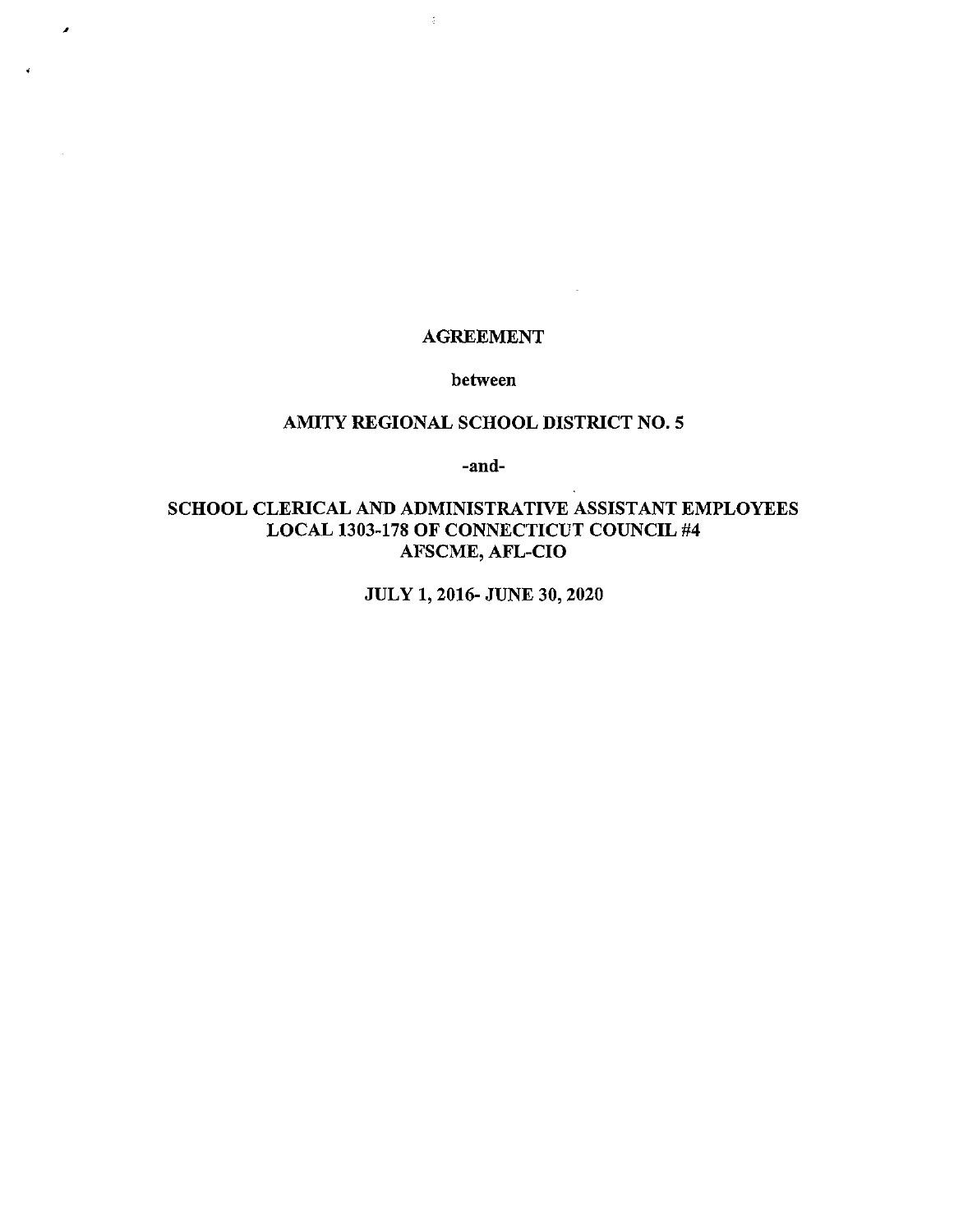# **TABLE OF CONTENTS**

 $\sim 40\%$ 

 $\sim 10^{-10}$ 

| ARTICLE VIII WORK HOURS AND SCHOOL OFFICE COVERAGE 9-12    |
|------------------------------------------------------------|
| ARTICLE IX ADMINISTRATIVE ASSISTANT SUPERVISORY POLICIES12 |
|                                                            |
|                                                            |
|                                                            |
|                                                            |
| ARTICLE XIV GRIEVANCE AND ARBITRATION PROCEDURE 15-16      |
|                                                            |
|                                                            |
|                                                            |
|                                                            |
|                                                            |
|                                                            |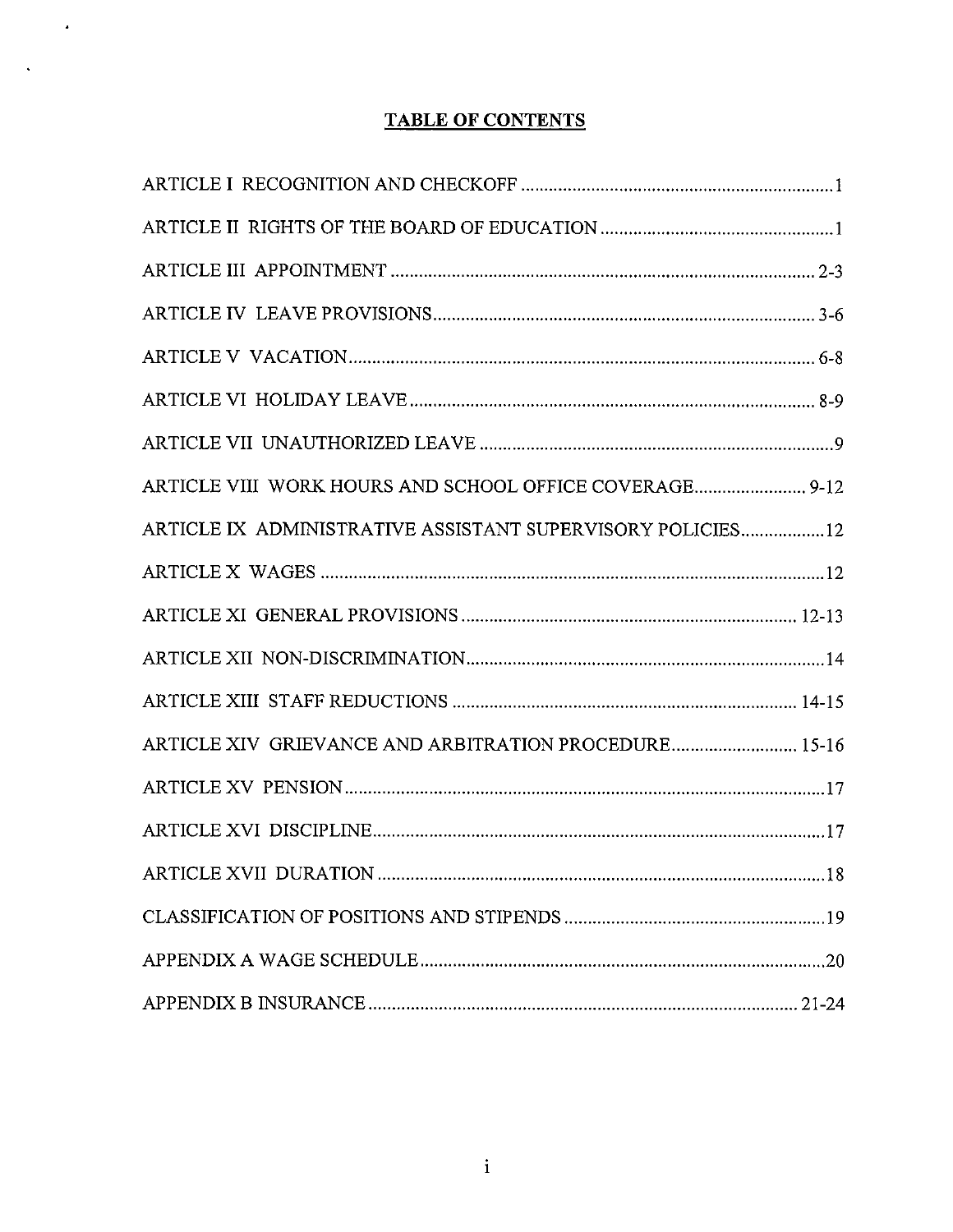### ARTICLE I **RECOGNITION AND CHECKOFF**

# **Section 1.1:**

The Amity Regional School District #5 Board of Education (hereinafter referred to as the "Board") recognizes the School Clerical and Administrative Assistant Employees, Local 1303-178 of Council #4, AFSCME, AFL-CIO (hereinafter referred to as the "Union") as the exclusive bargaining representative for employees who regularly work twenty (20) hours or more per week and are employed in clerical and administrative assistant work in the Amity Regional Schools, excluding the Superintendent of School's Administrative Assistant, the Director of Facilities Administrative Assistant, the Payroll/Benefits Coordinator and the clerical aides. As the recognized bargaining representative, the Union shall operate for the purposes of and with all the rights and privileges as provided by the Municipal Employee Relations Act.

### **Section 1.2:**

**All** employees as a condition of employment shall be required either to become a member of the Union or pay a service fee. Upon receipt of a signed authorization card, the Board agrees to deduct from the wages of all employees such Union dues, service fees and/or initiation fees as may be fixed by the Union. The Board shall transmit these monies to Council #4 office of the Union no later than the fifteenth  $(15<sup>th</sup>)$  day of the month following the month in which the dues and/or fees have been deducted, together with a list of employees from whose wages the deductions have been made. The Union agrees to indemnify and to hold the Board harmless against any and all claims, demands, suits or other forms of liability that shall, or may arise out of, or by reason of, action taken by the Board for the purpose of complying with the provisions of this Article.

#### **ARTICLE II RIGHTS OF THE BOARD OF EDUCATION**

#### **Section 2.1:**

Unless expressly limited by a specific section of this Agreement, the rights, powers and authority held by the Board under any agreements regarding regionalization, general or special act of the legislature, regulation or other type of lawful provision over matters involving the Amity Regional School District, including but not limited to full control over the policies, practices, procedures and regulations with respect to employees of the Board covered by this Agreement at all its schools, shall remain vested solely and exclusively in the Board. The exclusive functions and rights of the Board include, but are not restricted to, the right to: direct the operation of the public schools in the system in all aspects; select and employ new personnel; and manage the school system and the direction of its work force.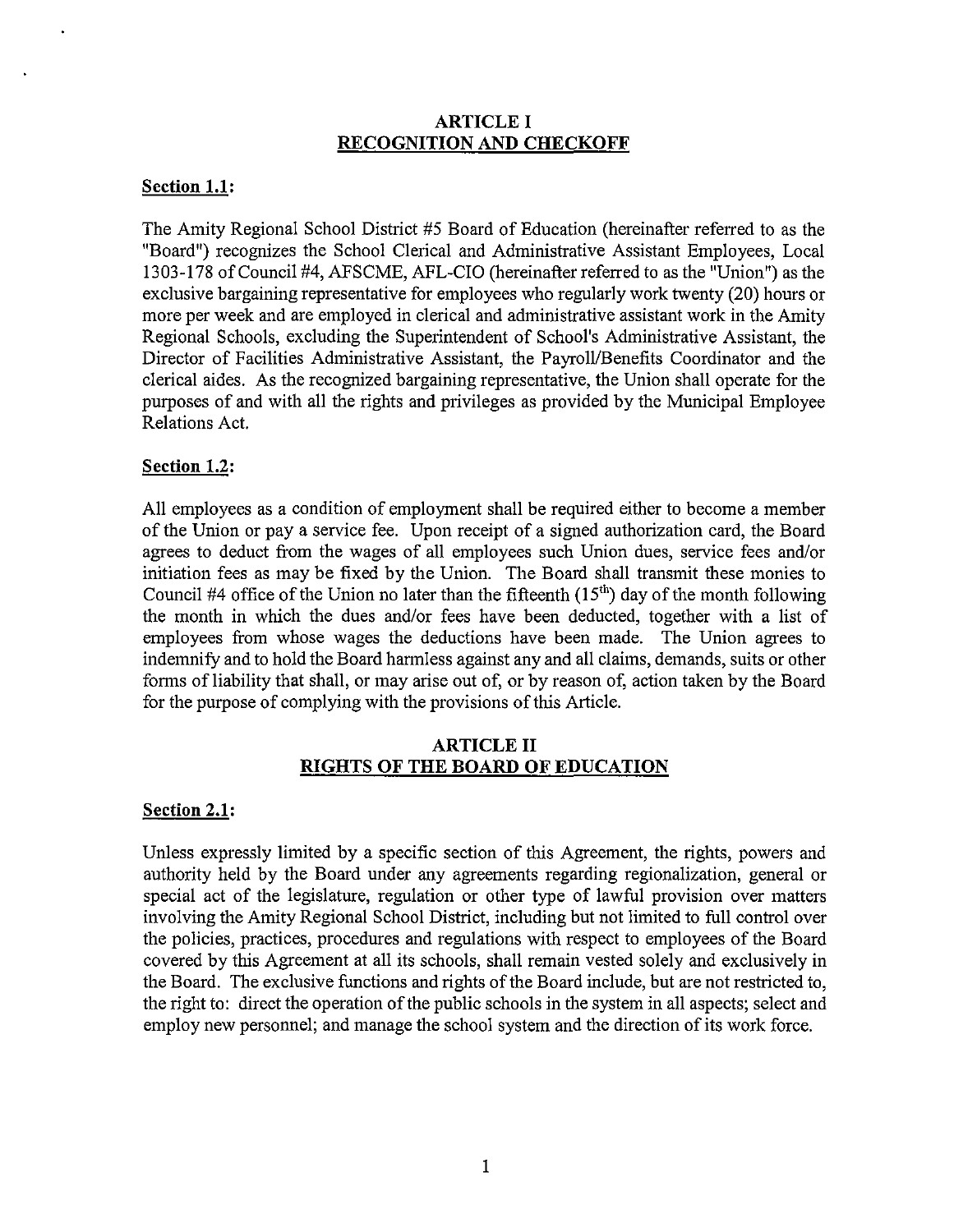# ARTICLE III **APPOINTMENT**

# **Section 3.1:**

New employees shall be hired on a probationary basis for a period of one hundred eighty (180) calendar days. For the purpose of the probationary period, school recess and all absences from work (paid or unpaid), shall not be counted toward the one hundred eighty (180) calendar day period. Upon evaluation by their immediate supervisor and the Principal of the building to which they are assigned a recommendation to either retain or terminate employment shall be made to the Superintendent of Schools or his/her designee. The employee under consideration shall be informed with rationale of such decision by the Superintendent of Schools or his/her designee. If an employee is discharged during or at the conclusion of the probationary period, neither the employee nor the Union shall have recourse to the grievance or arbitration provisions of this Agreement with respect to such discharge.

# **Section 3.2:**

Except as set forth in Section 3.3 and Section 3.4 of the Agreement, openings for Administrative Assistant and clerical positions shall be publicized in each school at least ten (10) calendar days in advance of the intended date of filling the vacancy. Notwithstanding the foregoing, the posting period may be reduced to five (5) calendar days by mutual agreement between the Union and the Superintendent of Schools or his or her designee. All clerical and administrative assistant employees who meet the minimum qualifications for the position shall be given the opportunity to make application for such openings. Employees shall be notified of any openings that occur through notice sent over the school e-mail.

# **Section 3.3:**

Vacant positions shall be filled in the discretion of the Superintendent of Schools. If in the determination of the Superintendent of Schools applicants for a vacant position are substantially equivalent, preference shall be given to the most senior qualified bargaining unit personnel employee of the Board. In making such determination regarding qualifications, the performance of the employee shall be considered by the Superintendent of Schools.

# **Section 3.4:**

Notwithstanding the foregoing, positions may be filled on a temporary basis without following the foregoing procedure whenever the timing or the urgency of the situation makes the above procedure impracticable. Positions filled in this manner will be of short-term duration not exceeding one hundred and eighty (180) calendar days. However, the one hundred and eighty (180) calendar day period may be extended by the Superintendent of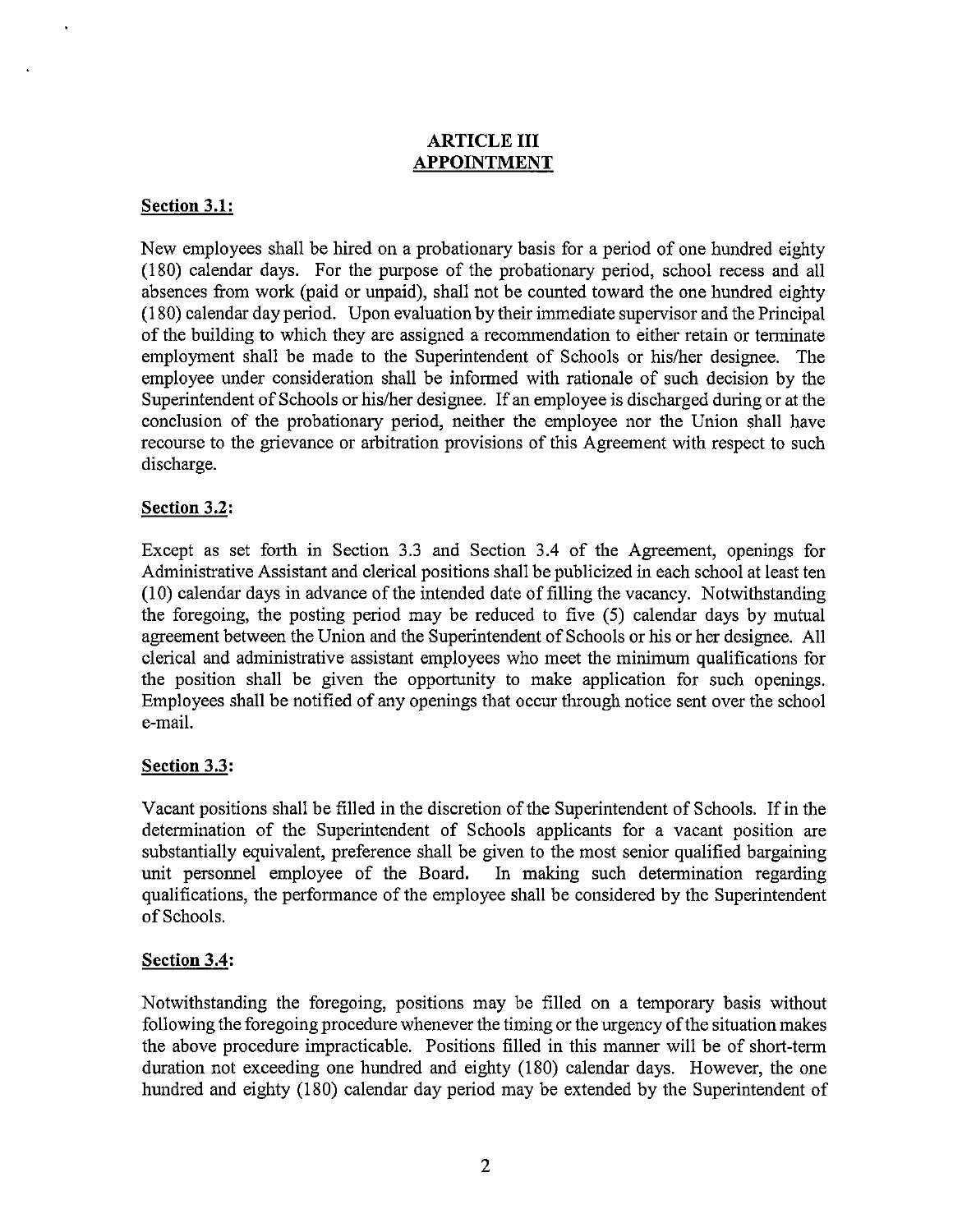Schools or his/her designee for reasonable cause after consultation with the Union, provided the period of the extension does not exceed a total of one hundred and twenty (120) calendar days. Upon appointment of an individual as a temporary employee under the provisions of this section, the district shall promptly notify the Union President of such appointment in writing. Notification shall include the position filled, the rate of pay and the anticipated duration of the temporary appointment.

# ARTICLE IV **LEAVE PROVISIONS**

### **Section 4.1:**

During the first contract year of employment, regularly employed twelve (12) month personnel will earn sick leave at the rate of one and one-quarter  $(1\frac{1}{4})$  days for each calendar completed month employed, not to exceed fifteen (IS) working days per contract year. Effective on the first July occurring after an employee's date of hire, fifteen (15) sick days shall be credited to each employee on July  $1<sup>st</sup>$  of each contract year. Unused sick leave is cumulative armually without limitation. Notwithstanding the above, employees hired on or after July 1, 1988, shall be allowed to accumulate no more than one hundred fifty (150) days of unused sick leave.

### **Section 4.2:**

During the first contract year of employment regularly employed personnel who work on a ten (10) month basis will earn sick leave at the rate of one and one-fifth (1 1/5) days for each completed calendar month employed, not to exceed twelve (12) working days per contract year. Effective on the first July  $1<sup>st</sup>$  occurring after an employee's date of hire, twelve (12) sick days shall be credited to each employee on July  $1<sup>st</sup>$  of each contract year. Unused sick leave is cumulative annually without limitation. Notwithstanding the above, employees hired on or after July 1, 1988, shall be allowed to accumulate no more than one hundred fifty (ISO) days of unused sick leave.

# **Section 4.3:**

Regularly employed full-time personnel who work at least ten (10) months per year will be accorded three (3) days per contract year to be used only for personal business that carmot be transacted outside of work hours. In the first year of employment through June  $30<sup>th</sup>$ , said days shall be prorated from the date of hire. Notification of such leave must be made on the employee attendance system as far in advance as is possible. ln an emergency situation, the immediate supervisor may grant a personal day on shorter notice. Personal days shall not, however, be approved to extend a vacation or holiday period.

# **Section 4.4 - Bereavement/Critical Illness:**

Regularly employed personnel who work on a ten (10) or twelve (12) month basis will be accorded a maximum leave of five (5) days per contract year for each death or critical illness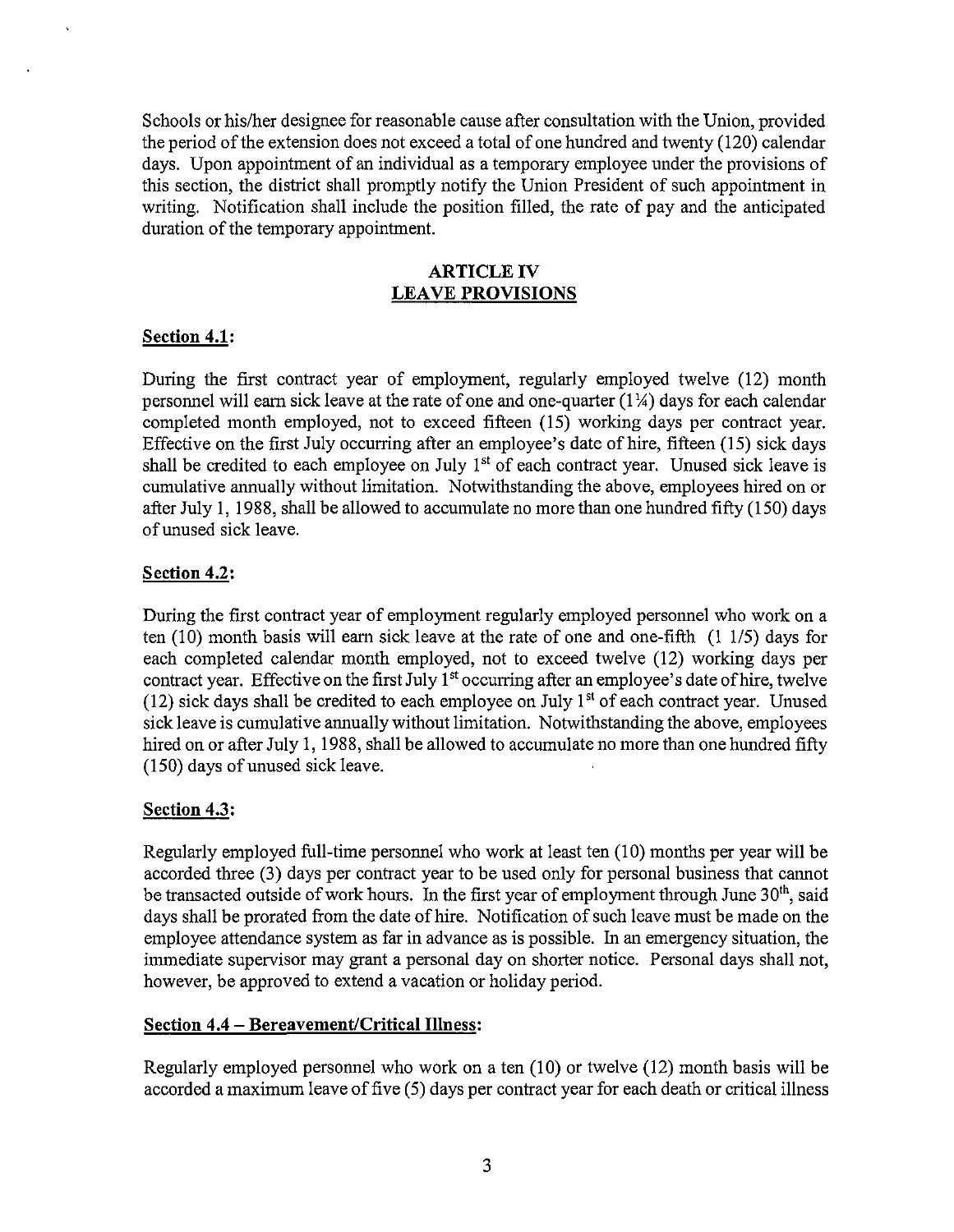of an immediate family member, innnediate family member is defined as including a parent, a brother, or sister, spouse, or son or daughter.

A maximum leave of three (3) days per school year shall be accorded for each death or critical illness of a grandparent, grandchild, father-in-law, mother-in-law, brother-in-law or sister-in-law, daughter-in-law and son-in-law.

Regularly employed personnel shall be granted a maximum leave of one (1) day for each death of an uncle or aunt.

#### **Section 4.5:**

Paid sick leave shall be granted to employees only when they are incapacitated from perfonnance of their own duties by illness, injury or quarantine by public health authorities or as required by applicable state statutes.

#### **Section 4.6:**

Sick leave shall commence on the date and at the time of specific notification on the employee attendance system. Failure of the employee to provide such appropriate notifications shall mean the forfeiture of pay for the claimed period.

#### **Section 4.7:**

For absence for which sick leave is claimed, the Superintendent of Schools or hislher designee may require evidence in the form of a note from the physician treating the employee for the illness or injury that caused the sick day. Such note shall state the nature of the illness or injury and the expected duration.

#### **Section 4.8:**

Whenever a regularly employed person is absent from school as a result of a personal injury caused by an accident subject to Workers' Compensation and arising out of and in the course ofhislher employment by Regional School District #5, he/she shall be paid hislher full salary for the period of such absence for up to six (6) calendar months without having such absence charged to the annual sick leave or accumulated sick leave. Any amount of salary payable pursuant to this section shall be reduced by the amount of any Workers' Compensation award for temporary total disability benefits or temporary partial disability benefits due to the said accident for the period for which such salary is paid. The Board shall have the right to have the employee examined by a physician designated by the Board for the purpose of establishing the length of time during which the employee is temporarily disabled from perfonning hislher duties; and, in the event that there is no adjudication on the appropriate Workers' Compensation proceeding for the period of temporary total or temporary partial disability, the opinion of said physician as to the said period shall control, providing there is no conflicting medical opinion. Should such conflict arise the employee shall remain on temporary total disability or temporary partial disability (if no work within hislher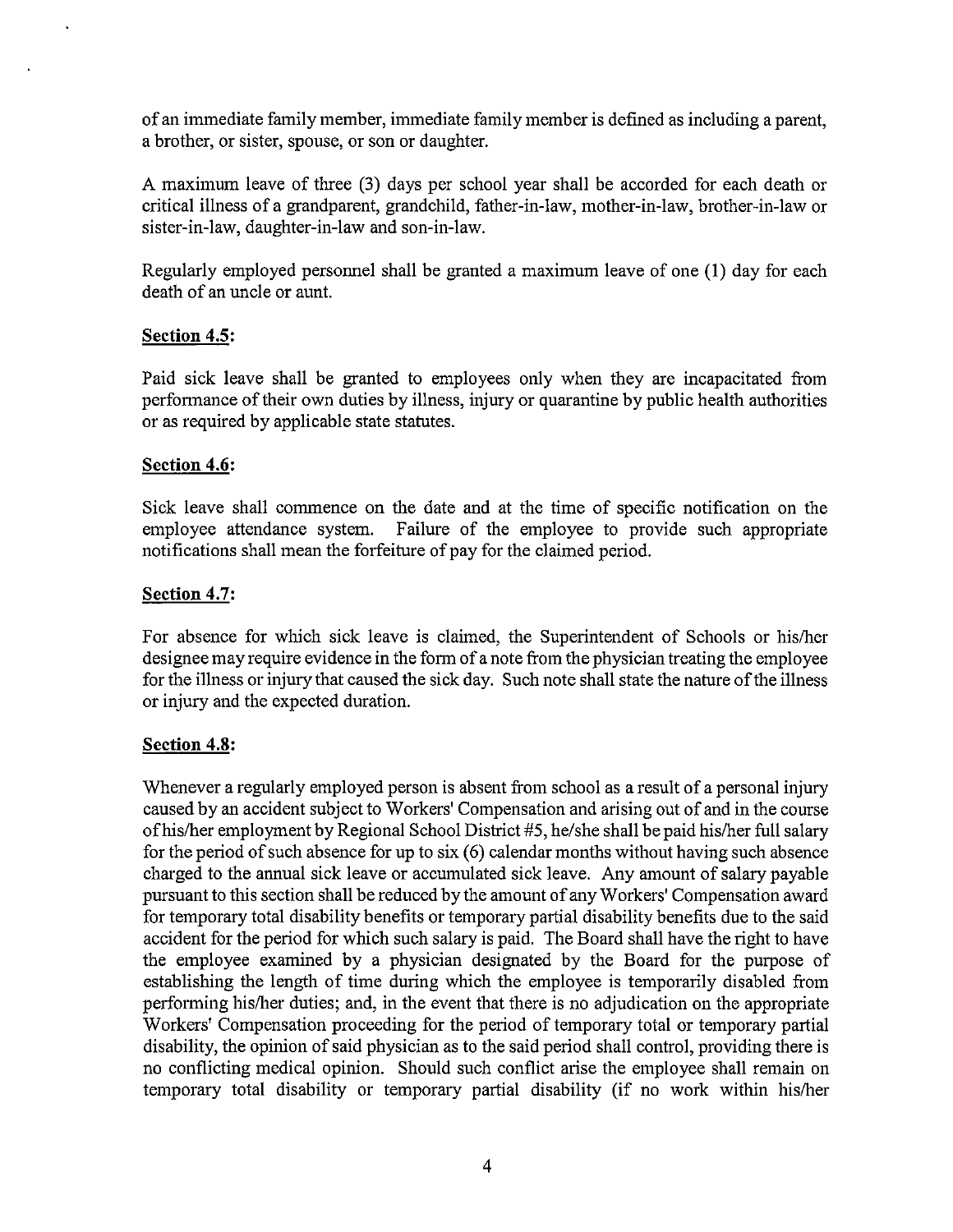restrictions is available, as detennined by the Board) until adjudicated by the Workers' Compensation Commission.

### **Section 4.9:**

An employee who is officially summoned for jury duty shall be paid the difference between the employee's regular daily wages and the compensation received for jury duty. This principle shall apply only for those days when the employee is actually serving as a juror. Whenever the employee is on leave from jury duty, he/she is expected to report to his/her regular work assignment. Upon receipt of a juror questionnaire its receipt is to be reported by the employee within seven (7) calendar days of the date of receipt to the building Principal or supervisor. In order to receive the pay differential, au employee must provide verification to his or her supervisor that he or she actually perfonned jury duty.

# **Section 4.10:**

Employees whose services are tenninated for just cause shall not be entitled to compensation in lieu of unused sick leave.

# **Section 4.11:**

Upon retirement under the Social Security Act or the Board's retirement pIau, or death, a regularly employed full-time employee or his/her estate, shall be paid for one-half  $(\frac{1}{2})$  of all accumulated unused sick days. To be eligible for such payment the employee must have been hired prior to July 1,1998 aud in the continuous service of the Board of Education for at least five (5) full school years. Payment for each day of unused sick leave so provided shall be at the hourly rate of the position as of June 30, 2006. Employees hired on or after July 1, 1988, shall be limited to a maximum potential pay of seventy-five (75) days ( $\frac{1}{2}$  of 150) of accumulated unused sick leave. Employees hired on or after July 1, 1998 and before July 1, 2008, shall be limited to a maximum potential thirty (30) days ( $\frac{1}{2}$  of 60) of accumulated unused sick leave. Employees hired on or after July 1,2008 shall not be eligible for sick leave payout. No payments shall be made retroactively to auy persons currently retired or deceased.

# **Section 4.12:**

After retirement, under the Social Security Act, or the Board's retirement plan, regularly employed ten (10) month and twelve (12) month employees shall be offered the privilege to continue to be covered under the Board of Education group medical aud dental insurance plans if allowable by the insurance carriers, provided that the retired employee (or hislher spouse) pays the full premium to the Board of Education prior to the twentieth  $(20<sup>th</sup>)$  of the preceding month. The responsibility of paying the premium rests solely with the employee (or hislher spouse). The Board of Education will not be sending any bills or reminders. Failure to pay the premium on time shall result in the automatic termination of coverage at the conclusion of the month which has already been paid.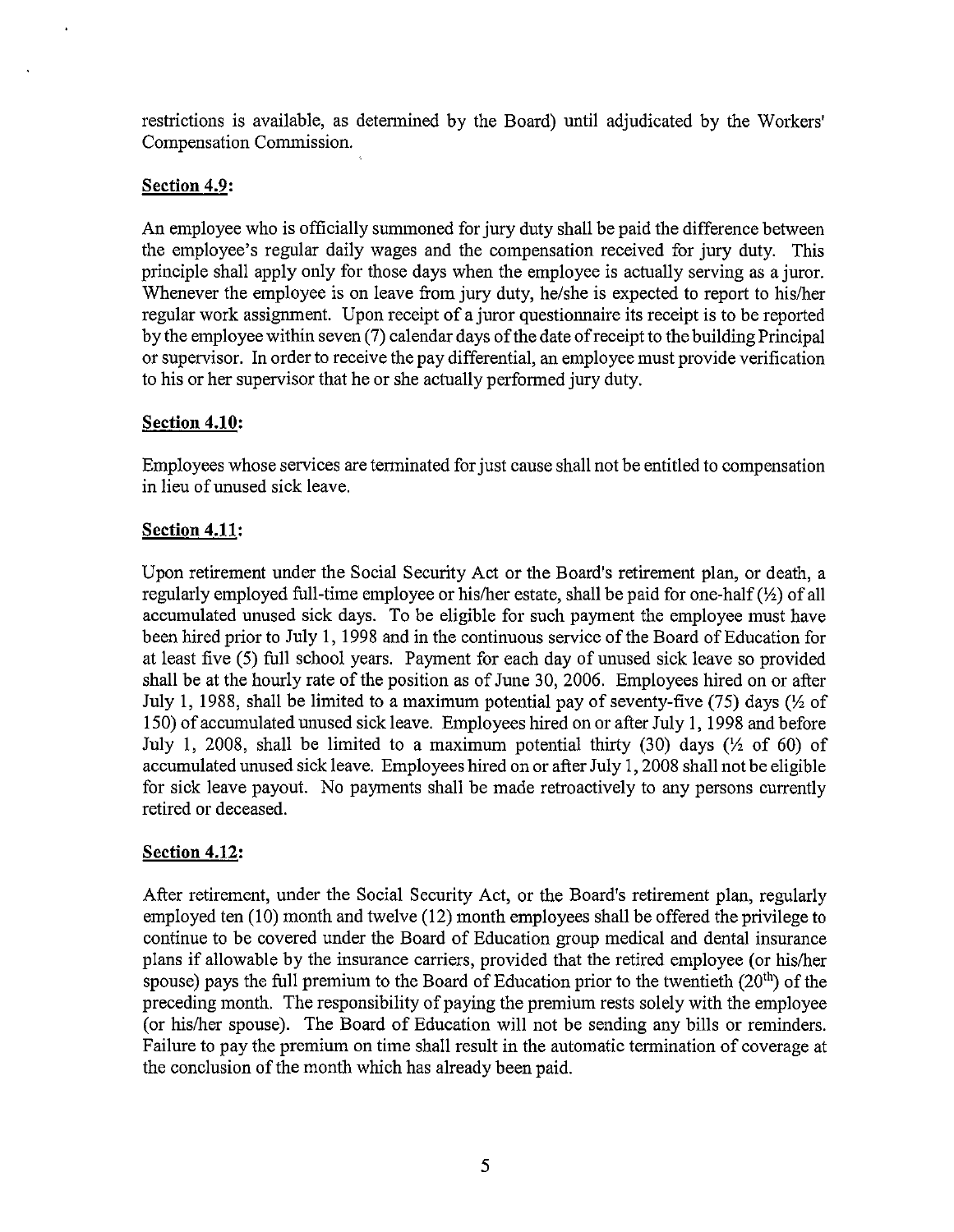#### **Section 4.13:**

If any illness or injury results in a disability that has prevented the employee from perfonning the essential functions of the position (with or without a reasonable accommodation) for a period of twelve (12) months or longer, the Board shall have the right to discharge the employee.

#### ARTICLE V **VACATION**

#### **Section 5.1:**

Vacation leave shall be granted to all regularly employed twelve (12) month personnel. A person shall be considered as regularly employed ifhe/she has worked for twenty-six (26) weeks (six  $(6)$  months) prior to July 1<sup>st</sup> of any contract year.

#### **Section 5.2:**

All vacation dates are subject to approval by the Superintendent of Schools, building Principal or supervising Director, who shall take into consideration the needs of the Amity Regional Schools. Such approval shall not be unreasonably withheld.

#### **Section 5.3:**

Vacation leave shall be granted to all regularly employed twelve (12) month personnel as defined in Section 5.1 of this Article in accordance with the following schedules:

For the first year of service, regularly employed full-time twelve (12) month employees will earn vacation leave at a rate of one (1) day for each calendar month of service, not to exceed five (5) days. Such leave shall become effective for utilization only after completion of six (6) months of service. On the July  $1<sup>st</sup>$  following the completion of at least one (1) year of completed service, said employee shall be credited with ten (10) days of vacation.

Example: Employee hired on April 1, 2001 completes six months October 1, 2001 is entitled to five (5) days of vacation to be utilized between October 1,2001 and June 30, 2002. Effective July 1, 2002 employee is entitled to ten (10) days of vacation to be utilized between July 1,2002 and June 30, 2003.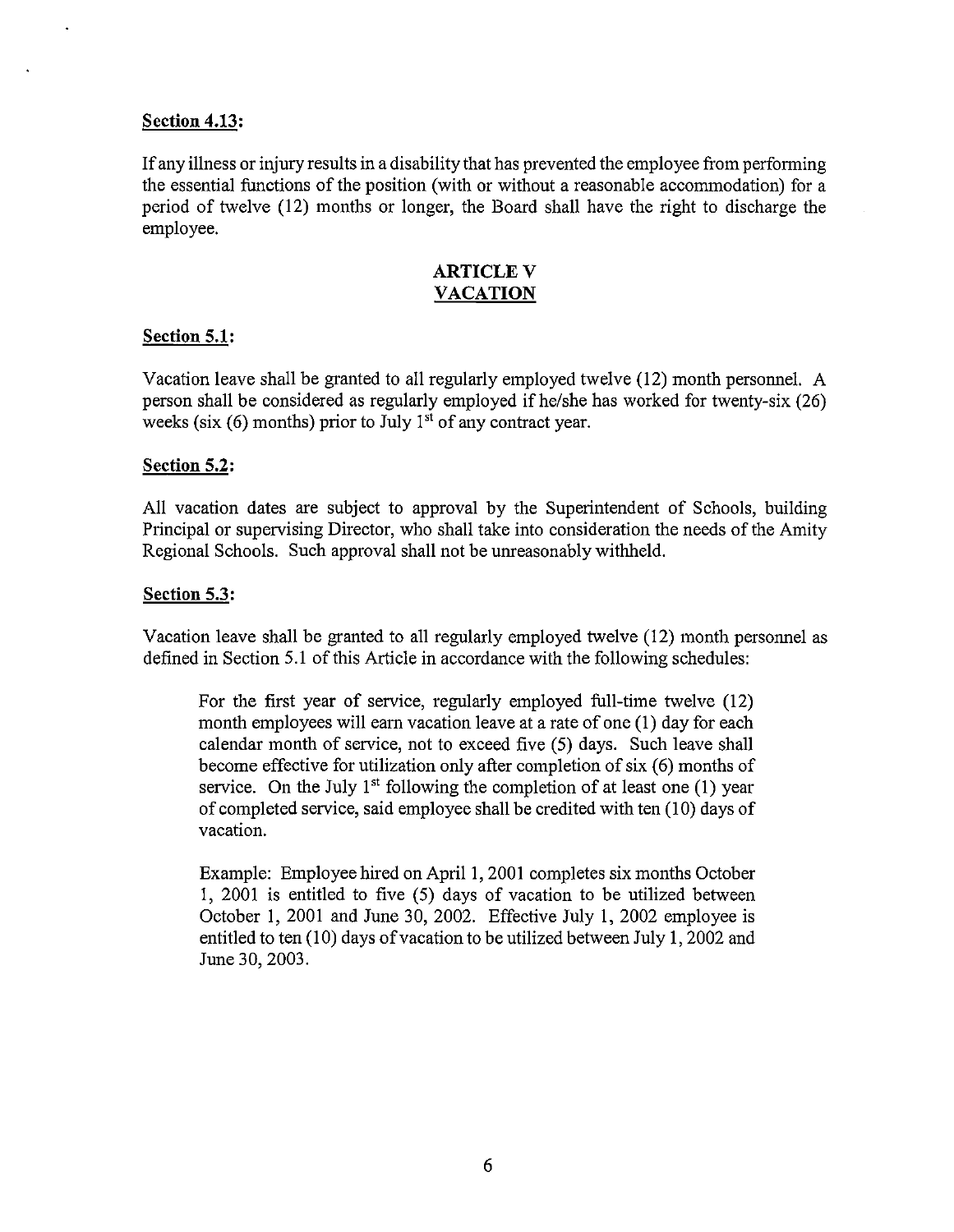### Section 5.4:

One and one-half  $(1\frac{1}{2})$  additional vacation days shall be granted for each two (2) years of service as of July  $1<sup>st</sup>$ , subject to the maximum set forth in Section 5.5, as reflected in the table below.

| <b>Years of Completed</b><br>Service as of July 1st | <b>Vacation Days Posted</b><br>as of July 1st |  |
|-----------------------------------------------------|-----------------------------------------------|--|
| 2                                                   | 11.5                                          |  |
| 4                                                   | 13.0                                          |  |
| 6                                                   | 14.5                                          |  |
| 8                                                   | 16.0                                          |  |
| 10                                                  | 17.5                                          |  |
| 12                                                  | 19.0                                          |  |
| 14                                                  | 20.0                                          |  |

### Section 5.5:

Total vacation days may not exceed twenty (20) working days, except for bargaining unit employees hired prior to January 1, 1995. Bargaining unit employees hired prior to January 1, 1995 shall be eligible for twenty-two (22) vacation days upon completion of twenty (20) years of service (with such days posted as of July  $1<sup>st</sup>$ , as set forth above). The above leave shall be accorded to employees based on the anniversary date of hire which will occur in the then current fiscal year.

#### Section 5.6:

Vacation may not be carried over from one (1) year to the next, unless the Superintendent of Schools approves a carryover as a result of the district's request that an employee refrain from using vacation days in order to meet the needs of the district.

Employees who commence work for the Board after July  $1<sup>st</sup>$  in a bargaining unit position covered by this Agreement shall earn vacation time on a pro-rata basis after six (6) months of employment. Such vacation time must be used by the ensuing June  $30<sup>th</sup>$ . During the employees' subsequent year of employment, he/she will not receive additional vacation time, provided, the employee may carry over vacation days as set forth herein.

# Section 5.7:

If a full-time (twelve (12) month) employee resigns or retires, she/he shall receive payment for unused vacation days earned during the prior contract year. Additionally, if a full-time (twelve month) employee is employed for at least six (6) months of the contract year and resigns or retires before the end of the contract year, the employee shall receive payment for unused vacation days on a pro rata basis based on the number of months worked by the employee in the contract year in question, provided that the employee gives written notice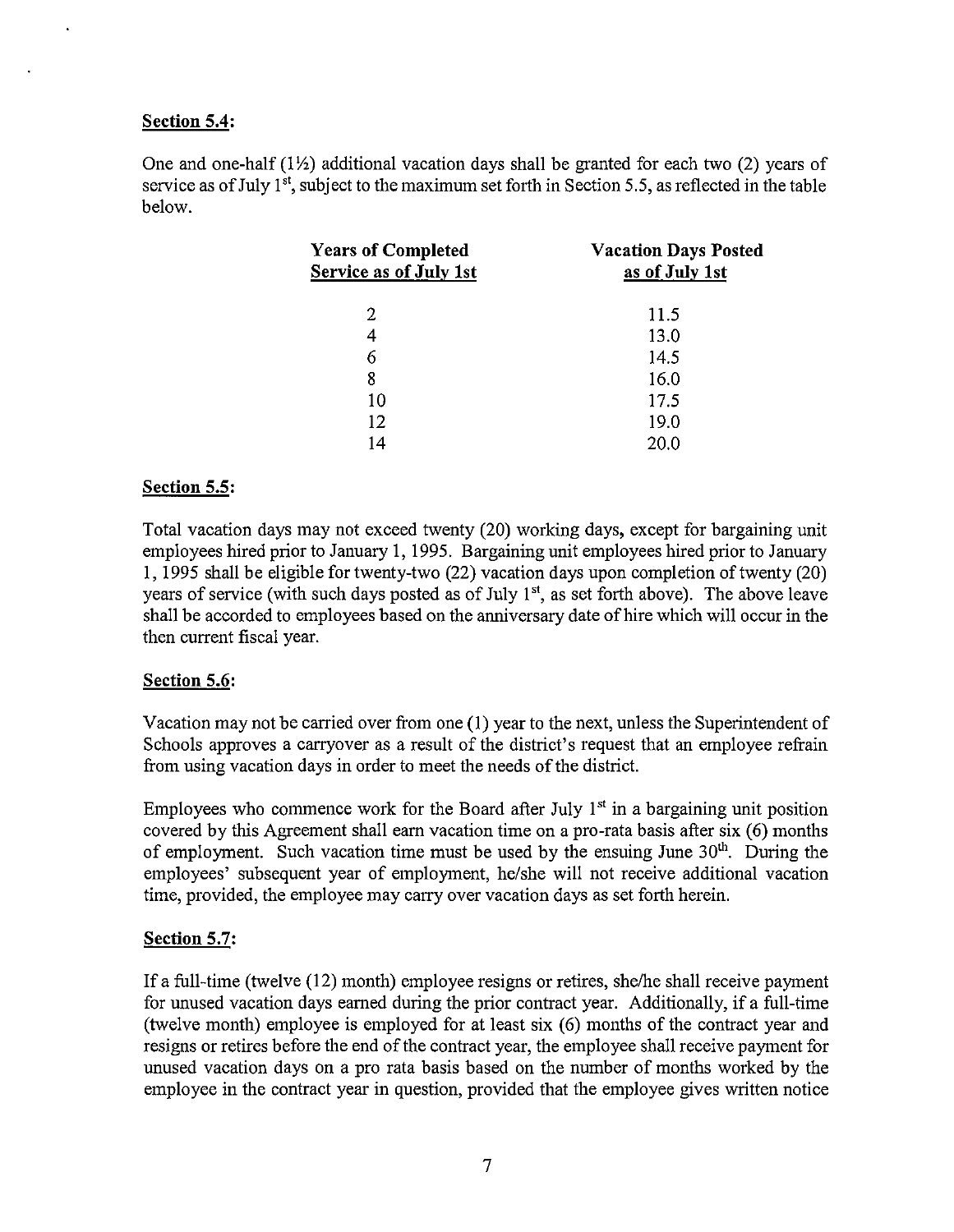of such resignation or retirement to the Superintendent of Schools or the Superintendent of School's designee at least thirty (30) calendar days in advance. The Superintendent of Schools may waive the notice requirement in the Superintendent of School's discretion, in the case of extenuating circumstances that make it impossible for the employee to provide such notice.

#### ARTICLE VI **HOLIDAY LEAVE**

### **Section 6.1:**

The following days in each year shall be paid holidays for twelve (12) month employees when they fall on a normal weekday plus any other days observed by the Board:

New Year's Day Martin Luther King's Day Presidents' Day Good Friday Memorial Day Independence Day

Labor Day Columbus Day Two (2) Floating Holidays Thanksgiving Day (2 days) Christmas Day (2 days)

The use of a floating holiday shall be by mutual agreement between the employee and the employee's immediate supervisor.

A floating holiday must be used prior to the end of the contract year that it was credited.

For paid holidays, employees shall be paid for the number of hours they are regularly scheduled to work on the days on which the holiday is observed.

#### **Section 6.1.1:**

The following days in each year shall be paid holidays when they fall on a normal weekday for ten (10) month employees covered by this Agreement:

| Martin Luther King Day | Presidents' Day  |
|------------------------|------------------|
| Columbus Day           | Memorial Day     |
| Floating Holiday       | Thanksgiving Day |
| Labor Day              | Christmas Day    |
|                        | New Year's Day   |

Ten (10) month employees covered by this Agreement shall be eligible for the religious holidays observed by the Board during the school year, which are not currently listed in Sections 6.1 and 6.1.1 that fall on a workday and are paid holidays for twelve (12) month employees.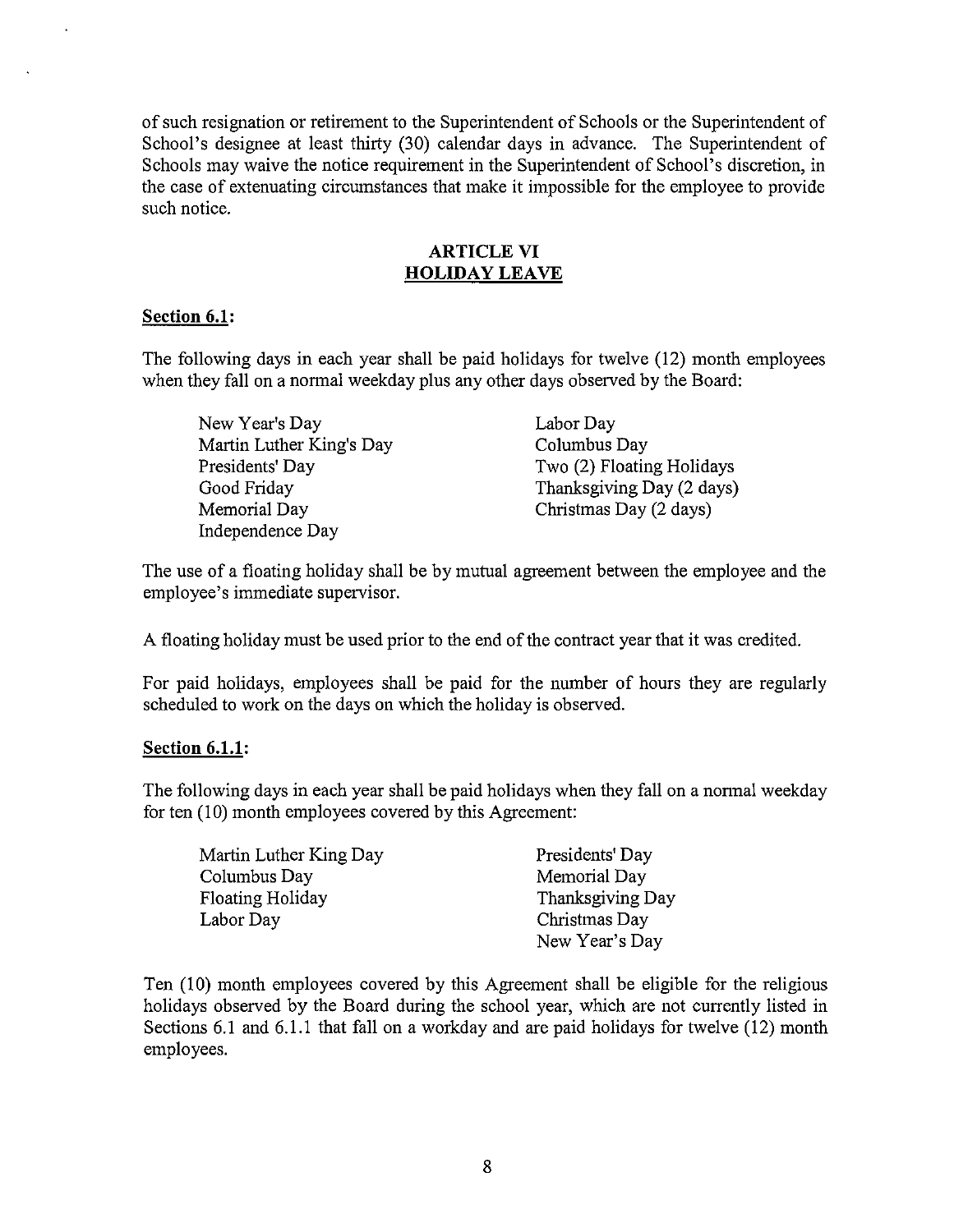The use of the floating holiday shall be by mutual agreement between the employee and the employee's immediate supervisor.

A floating holiday must be used prior to the end ofthe contract year that it was credited.

For paid holidays, employees shall be paid for the number of hours they are regularly scheduled to work on the days on which the holiday is observed.

# **Section 6.2:**

**In** order to qualify for holiday leave, an eligible employee shall have worked on the last regularly scheduled workday prior to and the next regularly scheduled workday following the holiday, unless the employee is out of work due to a previously approved vacation day, jury duty or funeral leave. In the case of jury duty, the employee may quality for paid leave only upon presenting proof of service upon his/her return to work.

Holidays falling on a Saturday shall be observed on the Friday preceding the holiday. Holidays falling on a Sunday shall be observed on the Monday following the holiday. If school is scheduled to be in session on such a Friday or Monday, the Board shall set another date on which the holiday shall be observed.

Ifschool is in session on any of the holidays set forth under Article VI, Section 6.1 or Section 6.1.1 (whichever is applicable to the employee) and the Board requires the employee to work on such day, the employee will receive: (l) his/her straight time hourly rate of pay for all work performed on such holiday; and (2) a floating holiday to be used by the end of the school year.

### ARTICLE VII **UNAUTHORIZED LEAVE**

#### **Section 7.1:**

Unauthorized absence may be grounds for discipline, up to and including dismissal.

### **ARTICLE VIII WORK HOURS AND SCHOOL OFFICE COVERAGE**

#### **Section 8.1:**

Except as otherwise provided in this Agreement, all full-time employees shall work an eight (8) hour day, and a total of forty (40) hours a week.

Within the eight (8) hour day, full-time employees shall receive a one half  $(\frac{1}{2})$  hour paid lunch break and two (2) fifteen (15) minute paid breaks (a morning and afternoon break).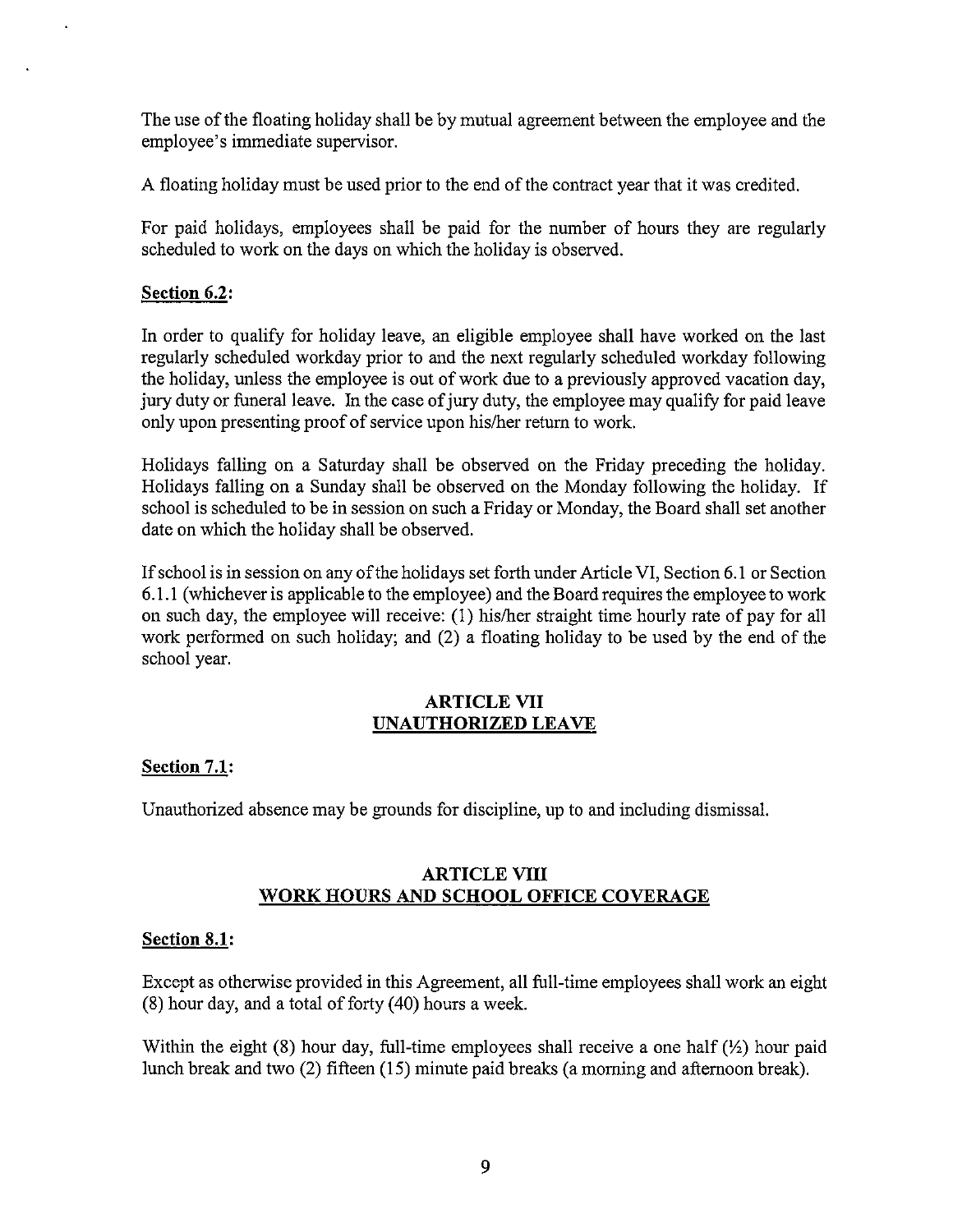Overtime assignments remain at the discretion of the Superintendent of Schools. In order to work beyond the regular workday or workweek, the employee must have prior written approval by the Superintendent or his or her designee.

# **Section 8.2:**

School offices shall be open on all weekdays with the exception of those detailed in Section 6.1.

# **Section 8.3:**

All full-time (twelve (12) month) employees are expected to be on duty for a seven (7) hour work days during Christmas, winter, spring and the summer recesses. Such days shall include a one-half  $(\frac{1}{2})$  hour paid lunch break and two (2) fifteen (15) minute paid breaks (a morning and afternoon break).

Employees shall be paid only for actual hours worked during the Christmas, winter, spring and the summer recesses, unless they are eligible to charge the work hours they are scheduled to work during the recesses to an authorized leave category in accordance with the provisions of this Agreement.

# **Section 8.4:**

The start of school shall be defined as the day teachers' return to work for either a teacher only day or a professional development day (whichever occurs first). Hours at work shall be arranged on a rotating basis, and approved by the immediate supervisor. Employees shall be paid only for actual hours worked during such time period, unless they are eligible to charge the work hours they are scheduled to work during such time period to an authorized leave category in accordance with the provisions of this Agreement.

# **Section 8.5:**

Ten (10) month employees do not work during school recesses, school vacations and holidays as specified in Section 6.1.1. They do, however, work for two (2) weeks (10 working days) at regularly scheduled hours during the summer. The teacher days scheduled prior to school opening are work days counted as part of the ten  $(10)$  working days required during the summer and not in addition to those days. The remaining work days are arranged by agreement with the building principal.

# **Section 8.6:**

Schedules shall be determined by the Superintendent of Schools, building Principal or supervising Director. An employee shall not leave the school to which assigned, during working hours, without the knowledge and permission of the building Principal or supervising Director.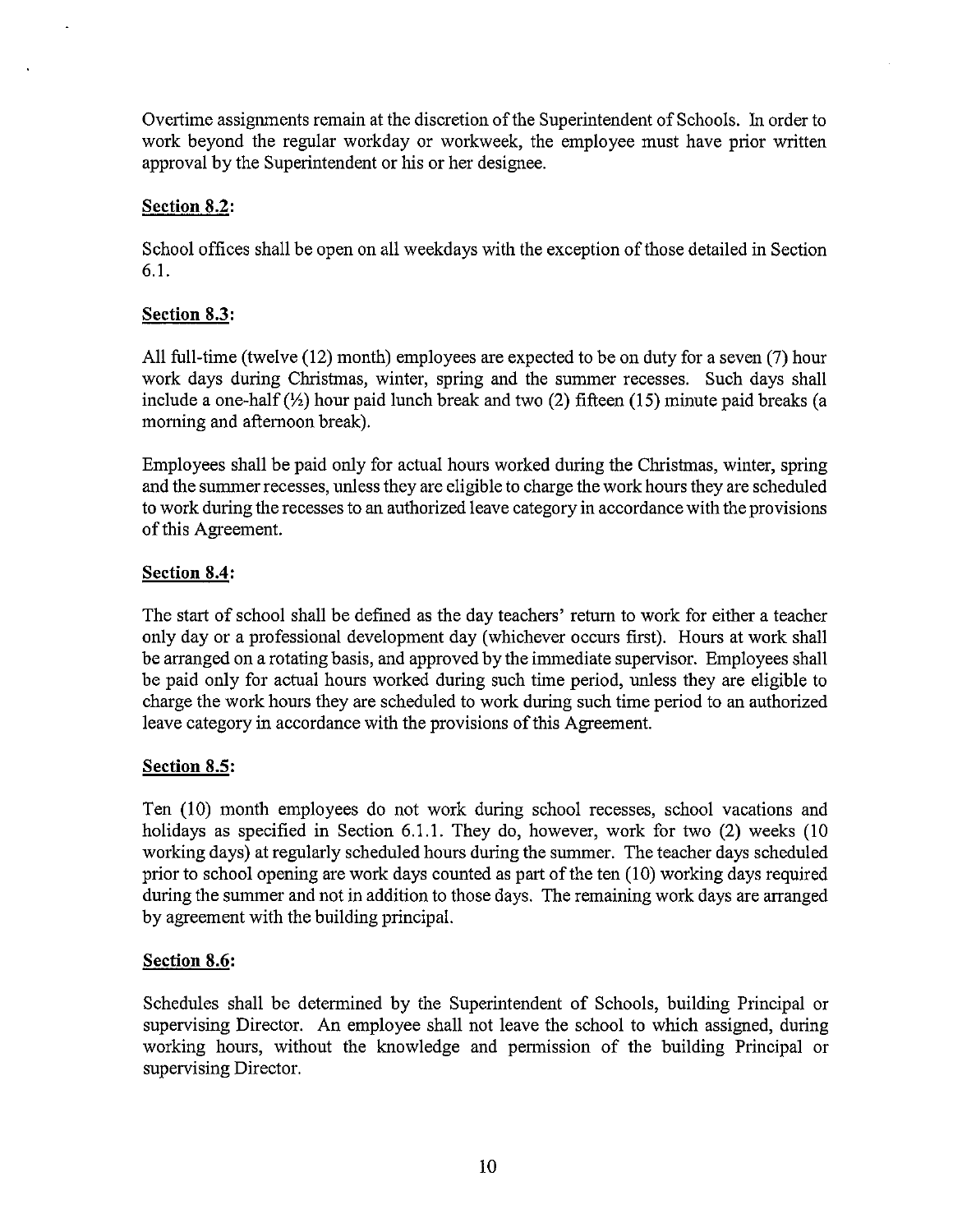# **Section** 8.7:

During the 2016-2017 contract year, for the first four (4) school days during a school year on which school is canceled due to weather conditions or other factors beyond the control of the Board, employees shall not be expected to report to work but shall be paid at their regular hourly rate for the number of hours they are regularly scheduled to work on such days.

During the 2017-2018 contract year for the first two (2) school days during a school year on which school is canceled due to weather conditions or other factors beyond the control of the Board, employees shall not be expected to report to work but shall be paid at their regular hourly rate for the number of hours they are regularly scheduled to work on such days.

In the event that all school offices are closed and bargaining unit employees are not expected to work, upon exhaustion of the days set forth above for the specific contract year, bargaining unit employees shall receive such day(s) off with pay.

In the event that the number of days on which school is canceled due to weather conditions or other factors beyond the control of the Board exceeds the number of days set forth above for the specific contract year, employees shall either report to work on any such day in excess of the number of days set forth above for the specific contract year or shall charge such days to personal leave or vacation (if applicable) in order to be paid for such days.

Employees who report to work on such days shall report to work at their regularly scheduled hours, or as soon as such conditions permit, and shall be paid only for actual hours worked. On any day on which a particular school in the district is closed due to weather conditions or other factors beyond the control of the Board, but other schools in the district are open, an employee regularly scheduled to work in the closed building shall have the option of working in a building that remains open.

Commencing with the 2018-2019 contract year, the following language shall apply:

In the event that school is cancelled due to weather conditions or other factors beyond the control of the Board, employees are expected to report to work.

If an employee does not report to work on such days and the employee desires to receive remuneration, the employee may charge the day(s) to personal leave or vacation (if applicable) in order to receive pay for the day(s).

In the event that all school offices are closed and bargaining unit employees are not expected to work, bargaining unit employees shall receive such day(s) off with pay.

#### **Section 8.8:**

When the daily school opening hours are delayed due to weather conditions or other factors beyond the control of the Board, employees are expected to report to work at their regularly scheduled hours, or as soon as such conditions pennit. If the employee is unable to report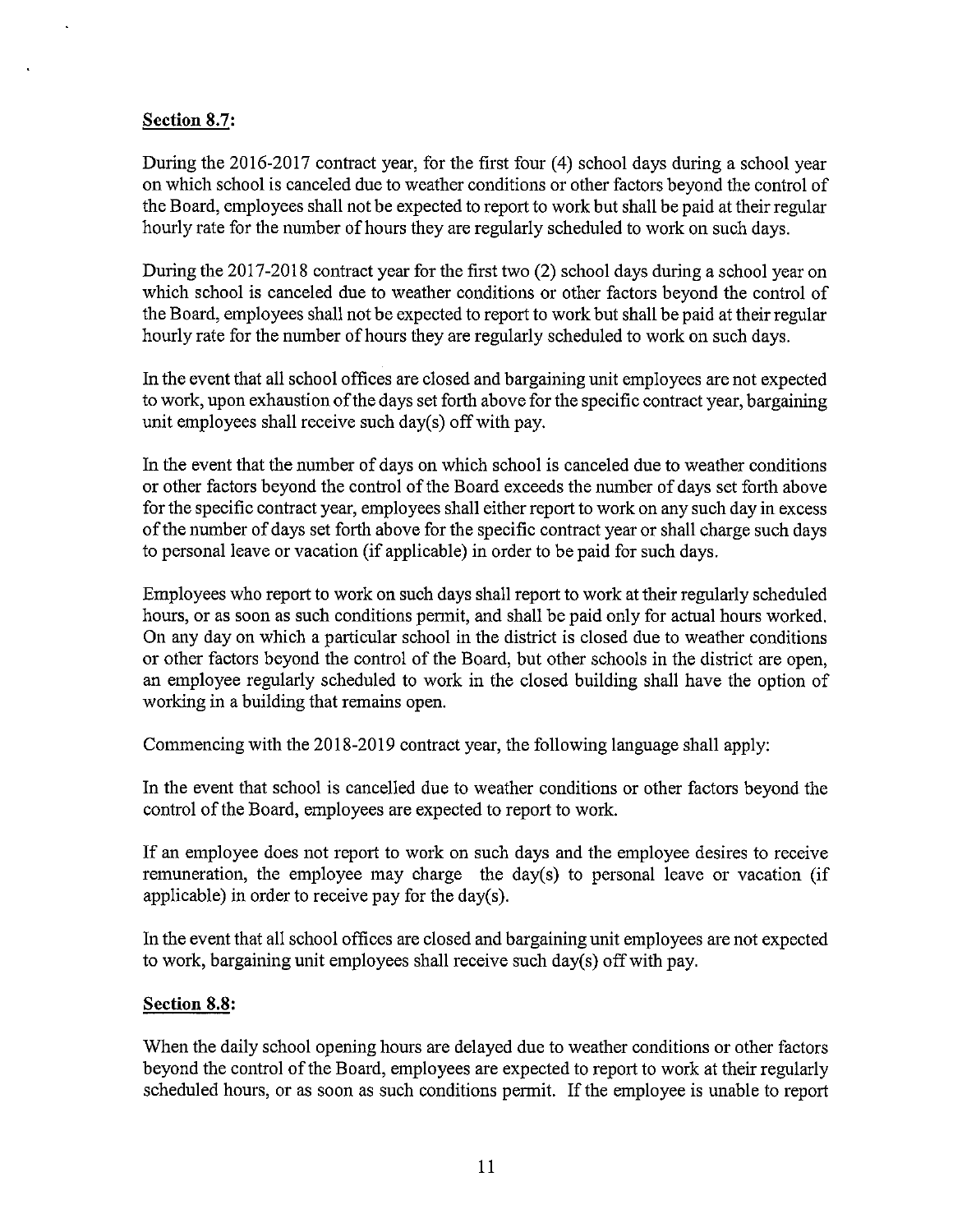to work on time, the einployee must advise the building principal of the school he/she is normally assigned that he/she will be late. Employees shall have the option of making up the lost time or losing compensation for time not worked.

### ARTICLE IX ADMINISTRATIVE ASSISTANT SUPERVISORY POLICIES

### Section 9.1:

Employees shall be responsible to their immediate supervisor and shall be evaluated by that supervisor and the building Principal on a yearly basis. However, such evaluations shall not be subject to the grievance and/or arbitration procedure.

### ARTICLE X WAGES

#### Section 10.1:

The wage schedule and medical insurance benefits are included in Appendix A of this Agreement.

### Section 10.2:

Any advance or upward adjustment in the schedule is not mandatory, and an increment may be withheld for just cause by the Superintendent of Schools.

#### Section 10.3:

All employees shall be compensated at straight time for up to eight (8) hours per day/forty (40) hours per calendar week. Approved time worked at the direction of the building administrator in excess of eight (8) hours per day/forty (40) hours in a calendar week shall be compensated at time and one-half  $(1\frac{1}{2})$  the hourly rate. Time for which pay is expected beyond the standard scheduled workday/workweek should be submitted by the employee and forwarded to the administration. Payment for unworked days due to inclement weather or paid leave time will not be counted toward the forty (40) hour work week.

### ARTICLE XI GENERAL PROVISIONS

# Section 11.1:

This contract constitutes the entire agreement between the Amity Board of Education and the School Clerical and Administrative Assistant Employees, Local 1301-178 of Council #4, AFSCME, AFL-CIO and settles all demands and issues for the tenn of the contract with respect to any and all matters subject to negotiations.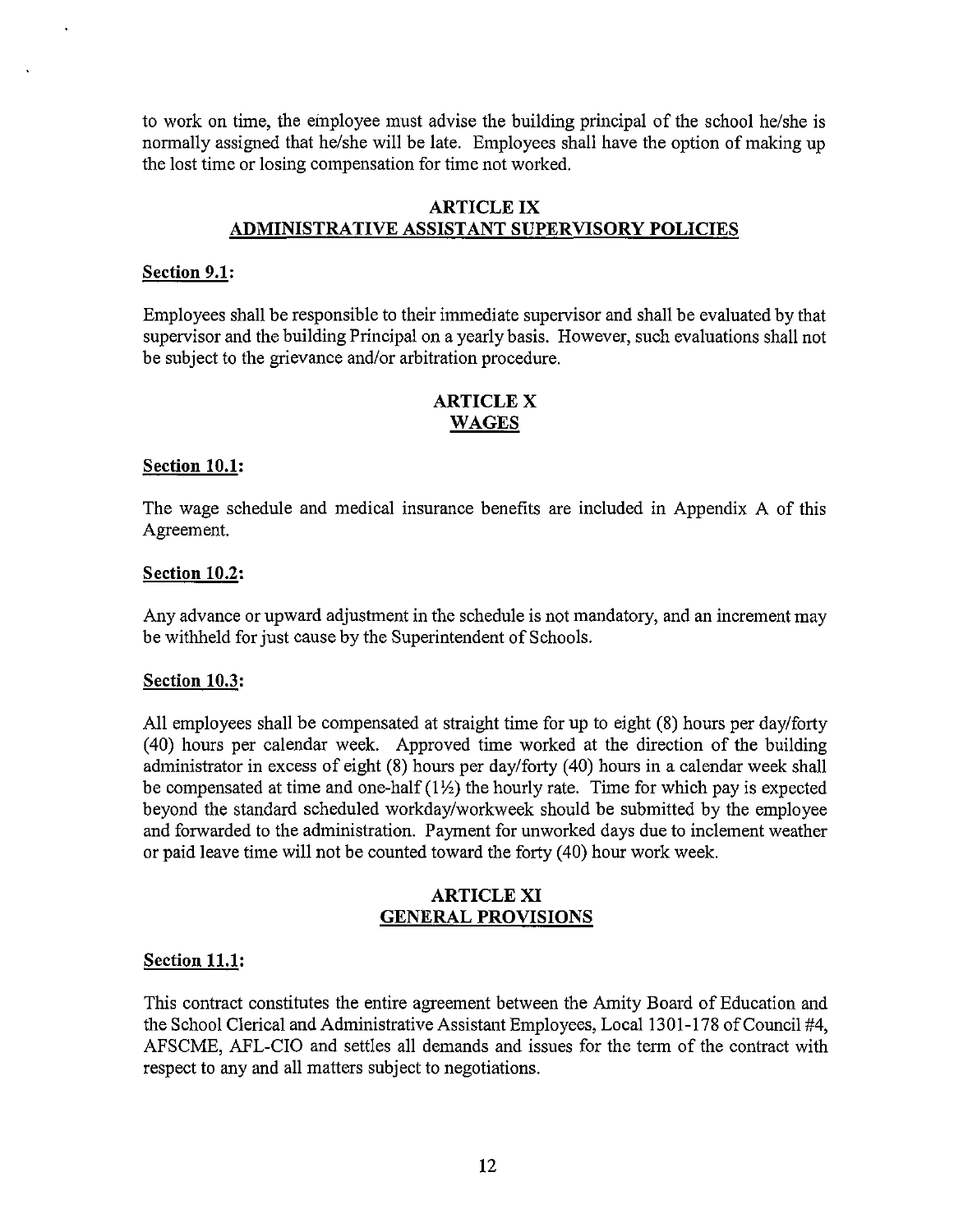### **Section 11.2:**

For the duration of this contract, and in accordance with the Municipal Employee Relations Act, the Board of Education and the Union waive the right to negotiate and each agrees that the other shall not be obligated to negotiate with respect to any subject or matter which is subject to negotiations whether or not such subject or matter is specifically referred to herein.

### **Section 11.3:**

This Agreement may not be modified in whole or in part by the parties except by an instrument in writing duly executed by both parties. In the event a situation of unusual nature arises, said subject may be discussed provided that both the Board of Education and the Union mutually agree to said discussion. Either the Board of Education or the Union may request in writing of the Superintendent of Schools or his/her designee said discussion.

Any agreement reached shall be reduced to writing, shall be signed by the Board and the Union, and shall become an addendum to this Agreement.

### **Section 11.4:**

If any section, sentence, clause or phrase of this Agreement shall be held for any reason to be inoperative, void or invalid, the validity of the remaining portions of this Agreement shall not be affected thereby, it being the intention of the parties in adopting this Agreement that no portion thereof or provision therein, shall become inoperative or fail, by reason of the invalidity of any other portion or provision, and the parties do hereby declare that they would have severally approved of the adopted provisions contained therein and apart from the other. The Board of Education and the Union agree if any part of this agreement is ruled invalid, they will meet and discuss the impact upon employees within thirty (30) days after such ruling, but there will be no obligation to negotiate.

#### **Section 11.5:**

The Board of Education and the Union subscribe to the principle that differences shall be resolved by peaceful and appropriate means without interruption of the school program.

#### **Section 11.6:**

The Union and the individual employees agree that they shall not organize, participate in, condone and endorse any strike, slowdown or other work stoppage by employees during the term of this Agreement. The Board of Education agrees that it shall not lock out the employees during the term of this Agreement.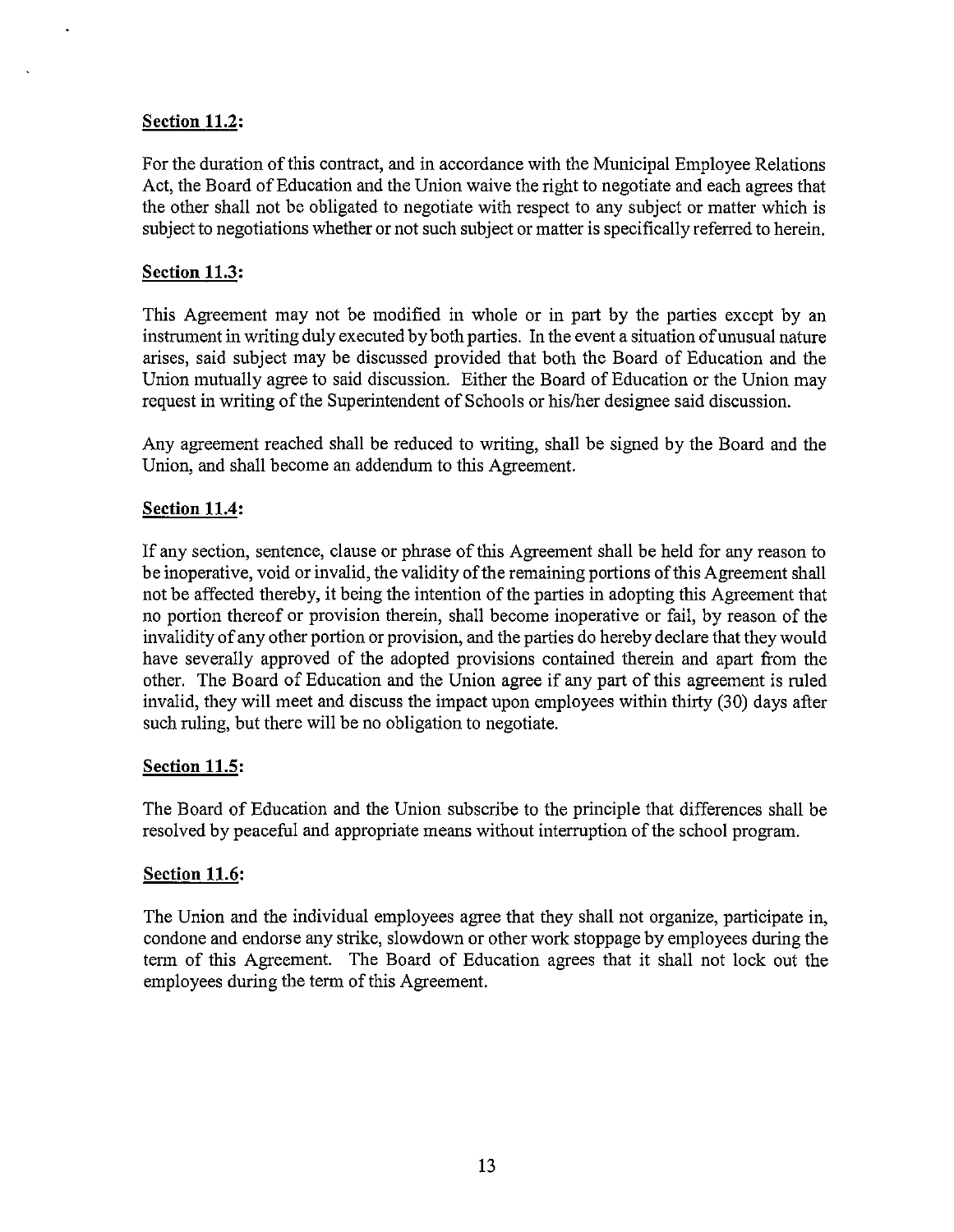### ARTICLE XII **NON-DISCRIMINATION**

### **Section 12.1:**

There shall be no discrimination, coercion or intimidation of any kind against any employee ofthe Board of Education for any reason whatsoever, including marital status, age, sex, race, creed, national origin, religious belief, Union activity or lack of Union activity either by the Board or by the Union.

Claims of discrimination by members of tbe bargaining unit may be pursued under the procedures established by the Connecticut Commission on Human Rights and Opportunities and the United States Equal Employment Opportunity Commission; such claims may not be pursued under the Grievance procedure set forth in Article XIV of this Agreement.

#### **ARTICLE XIII STAFF REDUCTIONS**

#### **Section 13.1:**

When a reduction in Category I or II occurs, layoffs shall be in inverse order of seniority within the affected category. If the laid off employee has more seniority than employee(s) in the other category, he/she shall have the option to bump the least senior employee in that otber category or to take layoff.

When a reduction in Category III or IV occurs, layoffs shall be in inverse order of seniority within the affected category, provided that one or more of the remaining employees are qualified to perform the work in question in tbe judgment of the Superintendent or designee. If tbe laid off employee has more seniority than employee(s) in the next lower category, he/she shall have the option to bump the least senior employee in the next lower category or to take a layoff, provided that he/she is qualified to perform the work in question, in the judgment of the Superintendent or designee.

In making determinations regarding qualifications, the performance of the employee shall be considered by the Superintendent of Schools.

# **Section 13.2:**

Seniority, for purposes of vying for positions for reasons of layoff, reduction and/or abolishment of position(s), is defined as the total years of service (either ten  $(10)$  or twelve (12) montbs) in tbe employ of the Board in a bargaining unit position covered by tbis Agreement.

 $\mathcal{A}$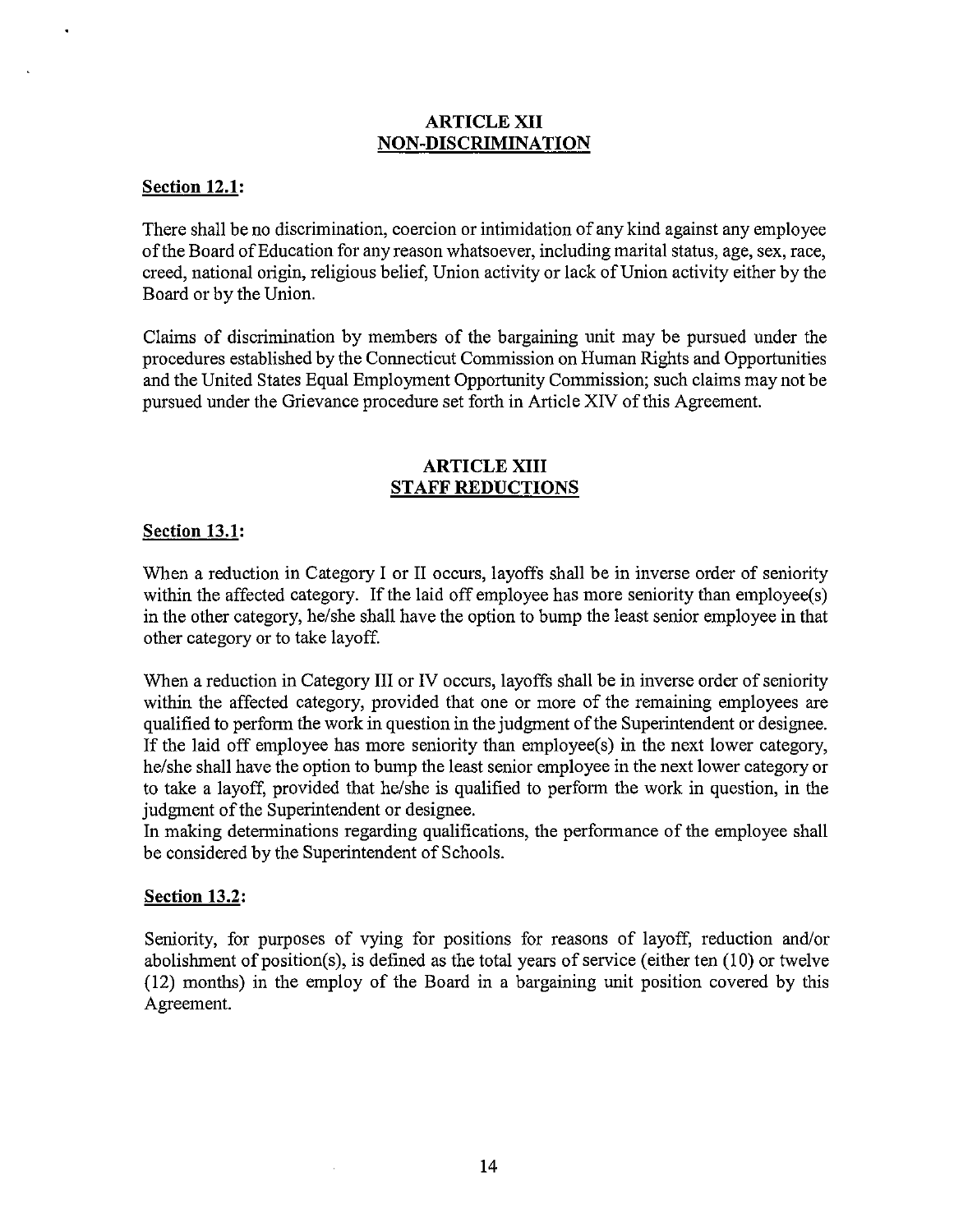### **Section 13.3:**

An employee who has been laid off shall have recall rights for a period of twelve (12) months from the date of layoff to vacancies in the Category from which he/she was laid off (with Category I and Category II being treated as the same category for such purpose), or to vacancies in the next lower classification, provided that he/she is qualified to perform the work in question, in the judgment of the Superintendent or designee. If more than one employee has recall rights to the same position, recall shall be in inverse order of layoff.

In making determinations regarding qualifications, the performance of the employee shall be considered by the Superintendent of Schools.

### ARTICLE XIV **GRIEVANCE AND ARBITRATION PROCEDURE**

### **Section 14.0:**

A "grievance" shall be defined as a misapplication or misinterpretation of a specific term of this Agreement. All grievances shall be in writing and must be filed with the Principal with a copy to the Superintendent of Schools or his/her designee within ten (10) working days of the act or omission which is the basis of the complaint.

### **Section 14.1:**

The written grievance shall be taken up by the employee and/or his/her representative and the Principal at a meeting within five (5) working days of the submission of the written grievance to the Principal. The Principal shall answer the grievance in writing within five (5) working days of that meeting.

# **Section 14.2:**

If the employee is dissatisfied with the answer of the Principal, he/she may file a written appeal within five (5) working days of the receipt of the Principal's answer, or within five (5) working days of the deadline for such answer if no such answer is received. That appeal is to be filed with the Superintendent of Schools or his/her designee. The Superintendent of Schools or his/her designee shall hold a meeting within five (5) working days of the receipt of the written appeal and shall issue an answer in writing within five (5) working days of the meeting.

#### **Section 14.3:**

If the employee is dissatisfied with the answer of the Superintendent of Schools or his/her designee, he or she may file a written appeal within five (5) days of the receipt of the answer of the Superintendent of Schools with the Board of Education, or within five (5) working days of the deadline for such answer if no such answer is received. The Board of Education (or a committee designated by the Board) shall hold a meeting within twenty (20) days of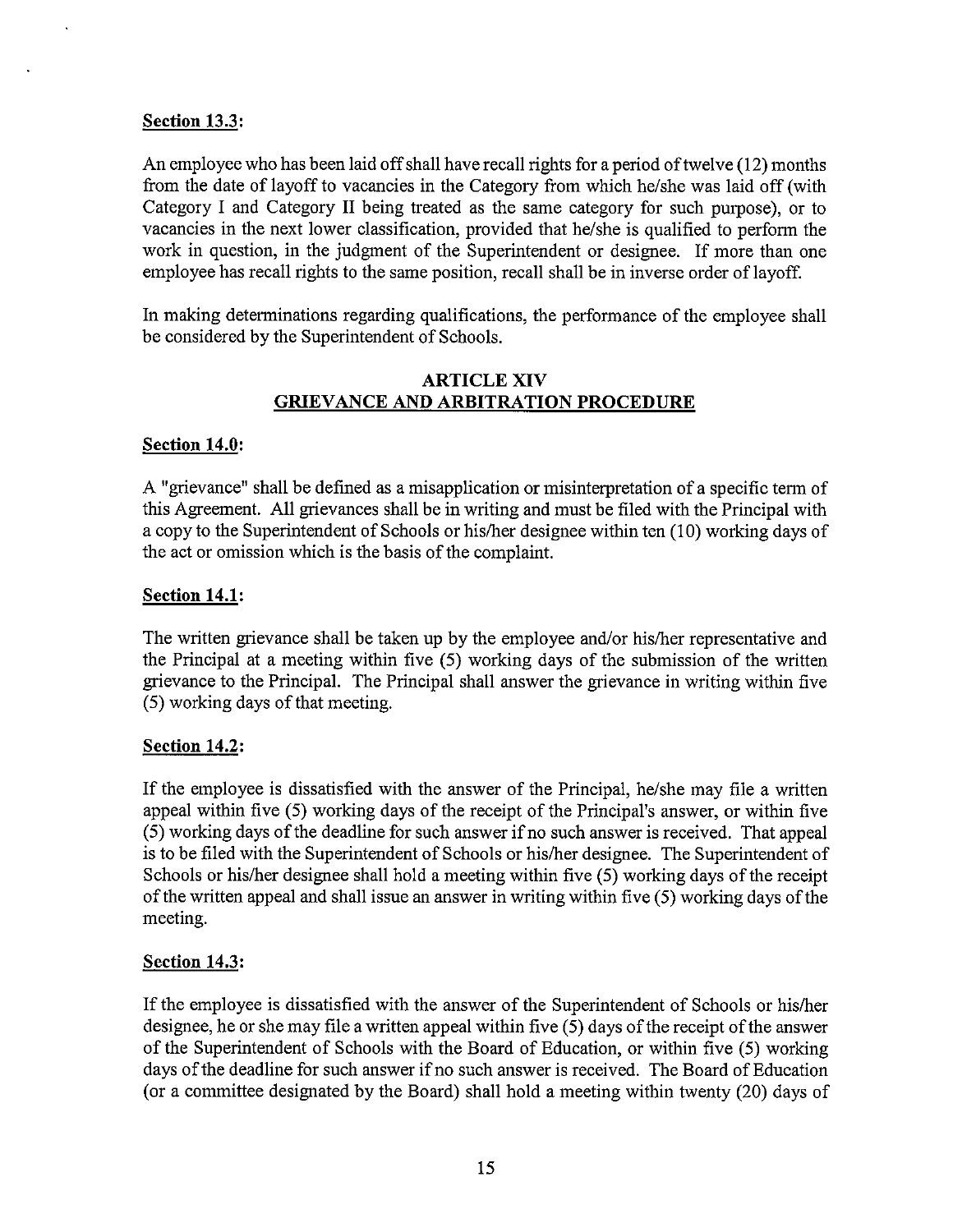the receipt of the written appeal and shall issue an answer in writing within fifteen (15) days of the meeting.

# **Section 14.4:**

It is agreed that time is of the essence in the grievance procedure. All time limits, however, may be extended by written agreement between the parties on a case by case basis, except the original filing of the grievance. The Union shall have the right to advance the grievance to the next step if the Board's representative does not respond within the time limits at hislher level. Failure to appeal the grievance within the time limits shall constitute waiver of the grievance.

### **Section 14.5:**

Any unresolved grievance may be submitted to arbitration with the American Arbitration Association (the "AAA"), or by mutual agreement of the Board and the Union to the American Dispute Resolution Center (the "ADRC"), within ten (10) calendar days of the decision of the Board of Education. Arbitration shall be conducted in accordance with the rules and regulations of the AAA or the ADRC, respectively.

### **Section 14.6:**

The request for arbitration shall be in writing and a copy of the request shall be submitted to the Superintendent of Schools or hislher designee within the required time period.

# **Section 14.7:**

The cost of arbitration shall be shared equally by the Board of Education and the Union.

# **Section 14.8:**

The Arbitrator's decision shall be in writing and shall set forth the findings of fact, reasoning and conclusions on the issues submitted. The Arbitrator shall be without power or authority to make any decision which requires the commission of an act prohibited by law or which violates the terms of this Agreement. The arbitrator(s) shall have no power to add to, delete from, or modify in any way the provisions of this Agreement. Provided that the Arbitrator shall not usurp the functions of the Board or the proper exercise of its judgment and discretion under the law and this Agreement, the decision of the Arbitrator shall be submitted to the Board and to the Union and shall be final and binding, except as otherwise provided bylaw.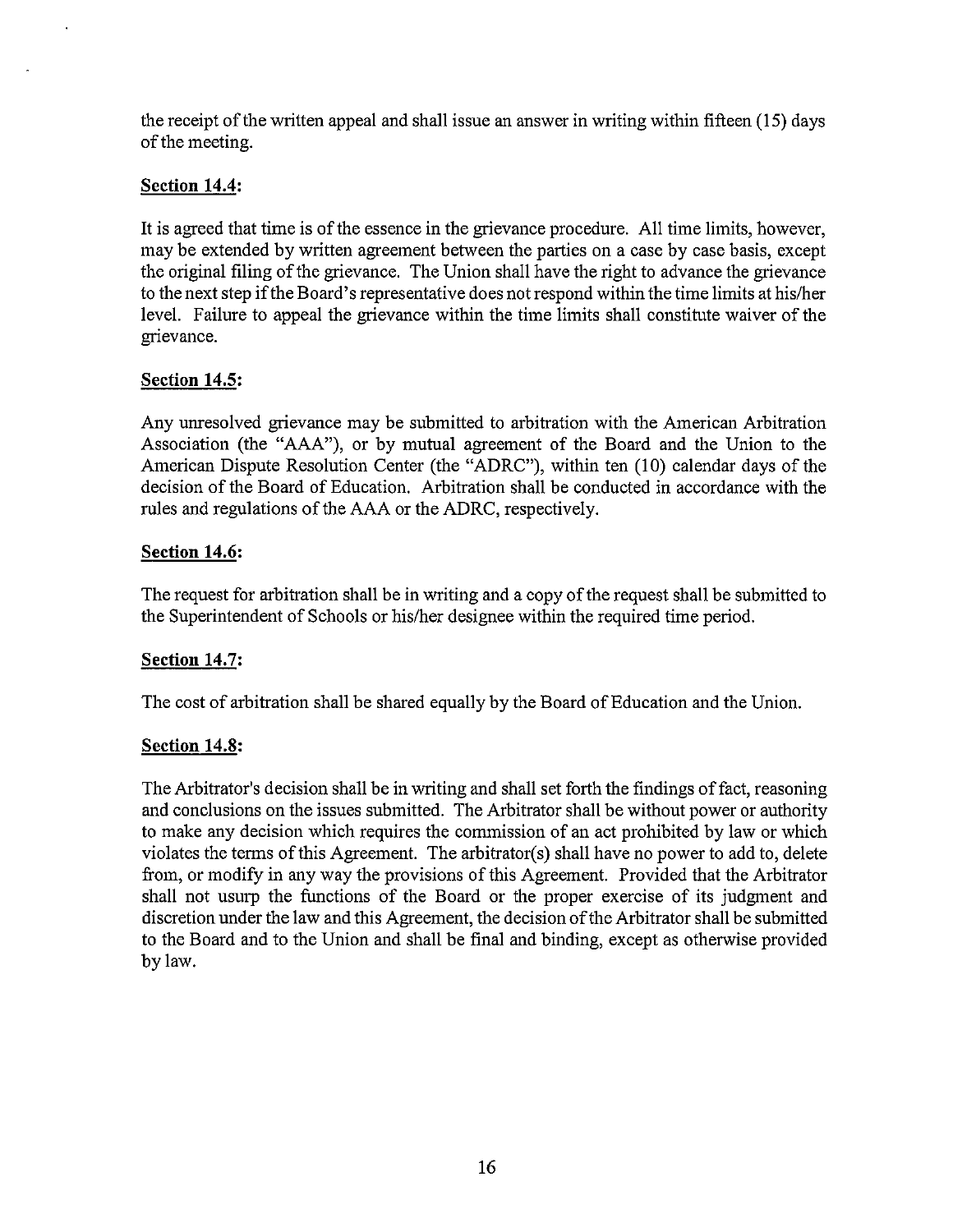# ARTICLE XV **PENSION**

#### **Section 15.1:**

As of July **1,** 1983, the employees hired prior to July **1,** 2016 shall be covered by the Amity Regional School District Number 5 Pension Plan. Both parties recognize that significant changes in benefits must be negotiated by the parties. Upon retirement, the employee and his/her spouse shall have the option of continuing in the group insurance programs described in Article **IV** herein at the employee's expense until the employee or hislher spouse reaches the age of sixty-five (65) (whichever occurs sooner). Employees hired on or after July **1,**  2016 shall be offered a 401(A) Plan in lieu of the Amity Regional School District Number 5 Pension Plan.

### ARTICLE XVI **DISCIPLINE**

#### **Section 16.1:**

Any disciplinary action which results in a loss of pay for the employee being disciplined (e.g., suspension, demotion, dismissal) shall be for just cause.

#### **Section 16.2:**

Should any employee need to be questioned about matters which may result in disciplinary action being taken, they shall have the right to Union representation before questioning begins.

#### **Section 13.3:**

After a decision is made to impose suspension, demotion or dismissal, the Superintendent or his/her designee shall notify the Union of the discipline. This Article shall not apply in cases where the employee is relieved of duty immediately.

Written notice of the formal disciplinary action (suspension, demotion or dismissal) shall be sent to the employee by certified mail or served in person. A copy of such notice shall be provided to the Union within twenty-four (24) hours of the notice to the employee.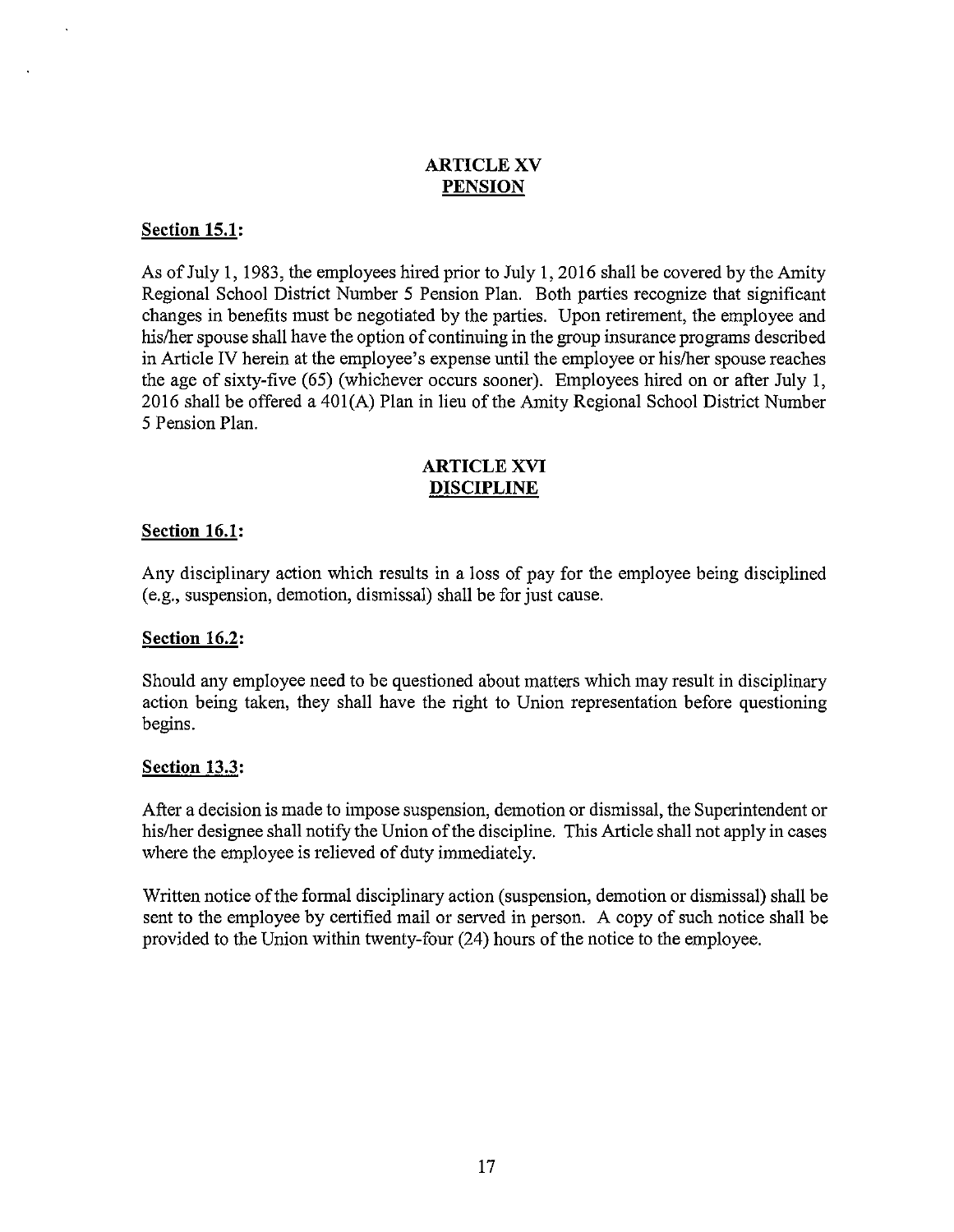### ARTICLE XVII DURATION

#### Section 17.1:

The provisions of Article XI, Section 11.1 and Appendix A of the Agreement shall be effective July I, 2016 and shall continue and remain in full force and effect to and including June 30, 2020. The remainder of the Agreement shall be effective upon execution and remain in full force and effect to and including June 30, 2020.

If as of January I, 2020, the total cost of a group health plan or plans offered under this Agreement meets the thresholds that would trigger an excise tax under the Internal Revenue Code Section 49801, the parties agree to reopen this Agreement for the sole purpose of negotiating over health insurance.

IN WITNESS WHEREOF, the parties hereunto have caused these presents to be executed by their proper officers, hereunto duly authorized and their seals affixed hereto on this  $\frac{7}{4}$  $day of$   $7VME$  , 2016.

FOR AMITY REGIONAL SCHOOL DISTRICT

Dimain

LOCAL 1303-178 OF COUNCIL 4 **AFSCME, AFL-CIO**  $\log$  KCC/LKSS le-16-16 *<u>President</u>*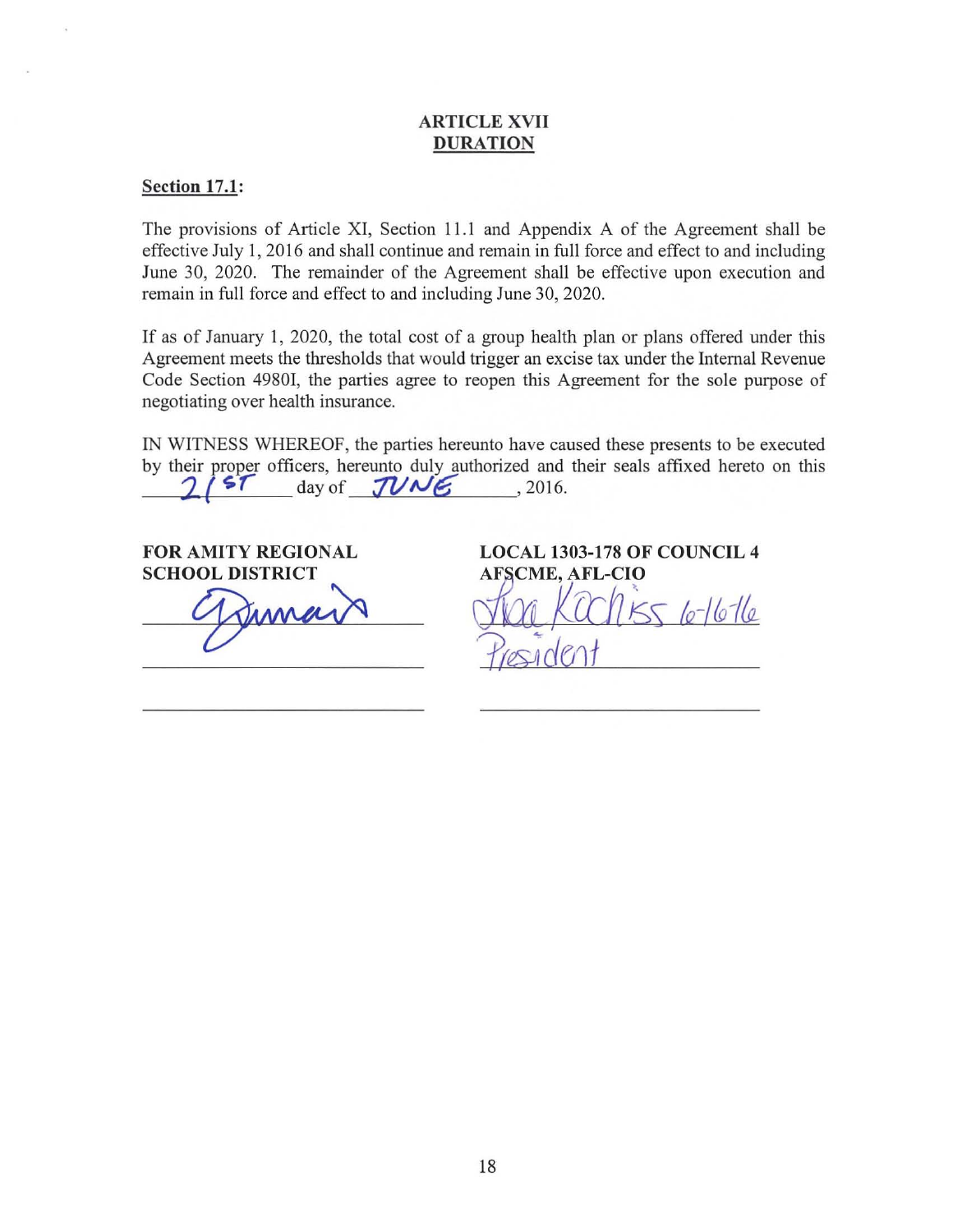# **CLASSIFICATION OF POSITIONS**

# **Category I**

This category is applicable to 10-month Administrative Assistants. Ten (10) month Administrative Assistants do not work during school recesses, school vacations and holidays as specified in Section 6.1.1. They do, however, work for two (2) weeks (ten (10) working days) at regularly scheduled hours during the summer. The teacher days scheduled prior to school opening are work days counted as part of the ten (10) working days required during the summer and not in addition to those days. The remaining work days are arranged by agreement with the building principal.

# **Category II**

The 12-month Administrative Assistants in this category are directly responsible to the Unit Administrative Assistant as regards office supervision and management. For special areas he/she shall normally work under the direction of the professional staff member responsible for that area.

### **Category III**

The Unit Administrative Assistant is directly responsible to the Building Administrator for the office management of the school. He/she has supervisory authority over all office personnel employed as 10 or 12 month Administrative Assistants for the school.

The Administrative Assistant to the Director of Curriculum and Staff Development shall be classified in Category III.

# Category IV

The Accounts Payable Coordinator and Accounting Assistant, and Benefit SpecialistlPayroll Assistant are directly responsible to the Director of Finance and Administration and shall be classified in Category **IV.** Additionally, the Administrative Assistant to the Director Pupil Personnel Services shall be classified in Category IV.

#### **STIPENDS**

The Middle School Administrative Assistant required to handle the Student Activity Accounts and Special Revenue Accounts shall receive an additional stipend in the following amount: seven hundred fifty dollars (\$750.00)

The High School Administrative Assistant required to handle the Student Activity Accounts and Special Revenue Accounts shall receive an additional stipend in the following amount: two thousand dollars (\$2,000.00).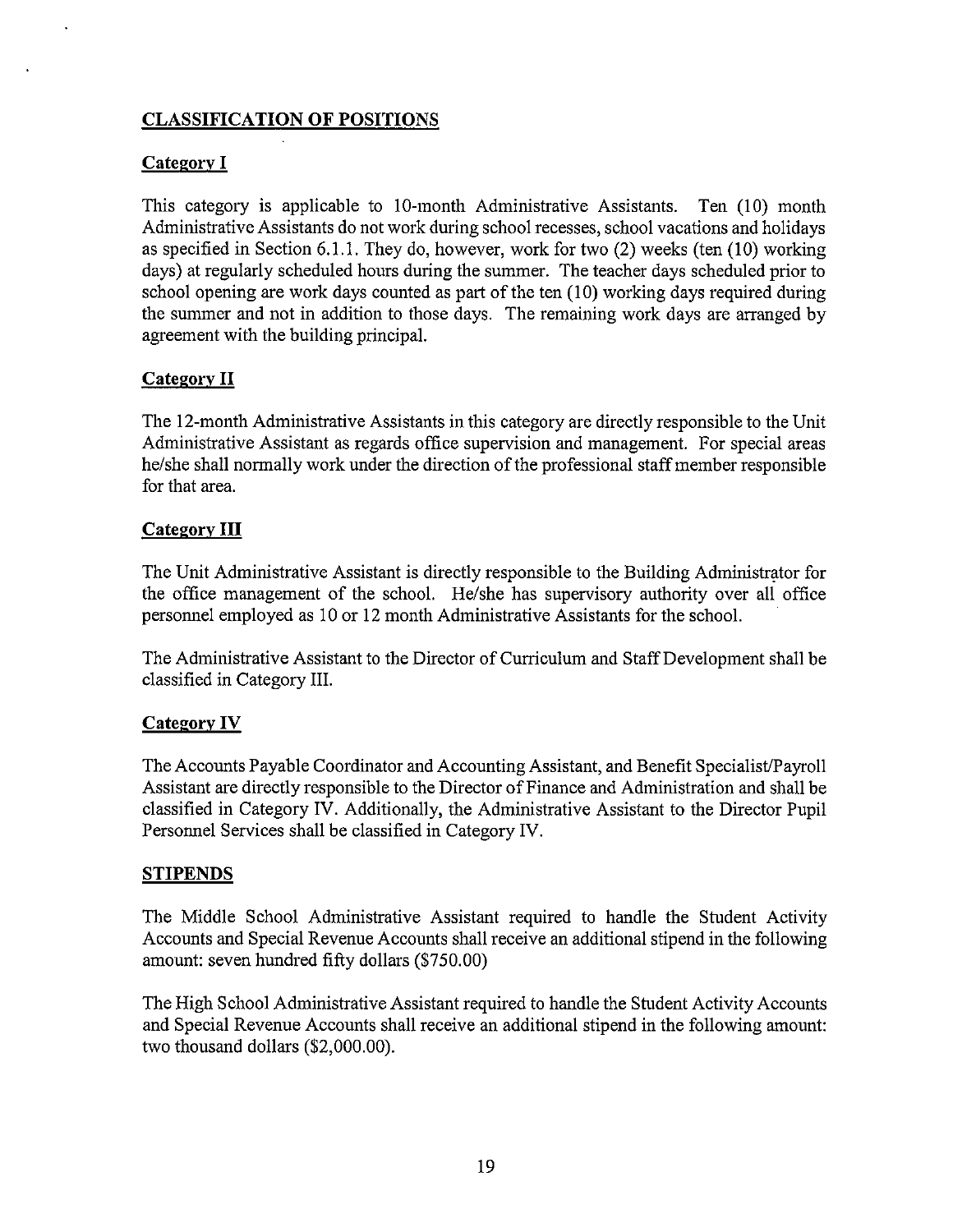### APPENDIX A **ADMINSTRA TIVE ASSISTANT WAGE SCHEDULE**

### **July 1, 2016 - June 30, 2017**

| <b>Category I</b>            | <b>Category II</b> | <b>Category III</b>          | <b>Category IV</b> |
|------------------------------|--------------------|------------------------------|--------------------|
| 23.41                        | 22.89              | 25.59                        | 30.50              |
| July 1, 2017 - June 30, 2018 |                    |                              |                    |
| <b>Category I</b>            | <b>Category II</b> | <b>Category III</b>          | <b>Category IV</b> |
| 23.88                        | 23.52              | 26.10                        | 31.11              |
|                              |                    | July 1, 2018 - June 30, 2019 |                    |
| <b>Category I</b>            | Category II        | <b>Category III</b>          | <b>Category IV</b> |
| 24.36                        | 24.16              | 26.62                        | 31.73              |
|                              |                    | July 1, 2019 - June 30, 2020 |                    |
| <b>Category I</b>            | <b>Category II</b> | <b>Category III</b>          | <b>Category IV</b> |
| 24.85                        | 24.85              | 27.15                        | 32.36              |

Except as otherwise provided in Section 8.7 of this Agreement, employees shall be paid at the applicable hourly rates only for: 1) actual hours worked, unless they are eligible to charge the work hours they are scheduled to work during such time period to an authorized paid leave category in accordance with the provisions of this Agreement; and 2) paid holidays, in accordance with Article **VI** of this Agreement. For paid holidays, employees shall be paid for the number of hours they are regularly scheduled to work on the days on which the holiday is observed.

The starting rate for new employees, not previously employed by the Board, shall be ten percent (10%) less than the lowest rate in effect and applied to the appropriate job classification. At the completion of six (6) months of service, the new employee shall be paid five percent (5%) less than the lowest rate in effect and applied to the appropriate job classification. At the completion of one year of service, the employee shall be raised to the appropriate rate.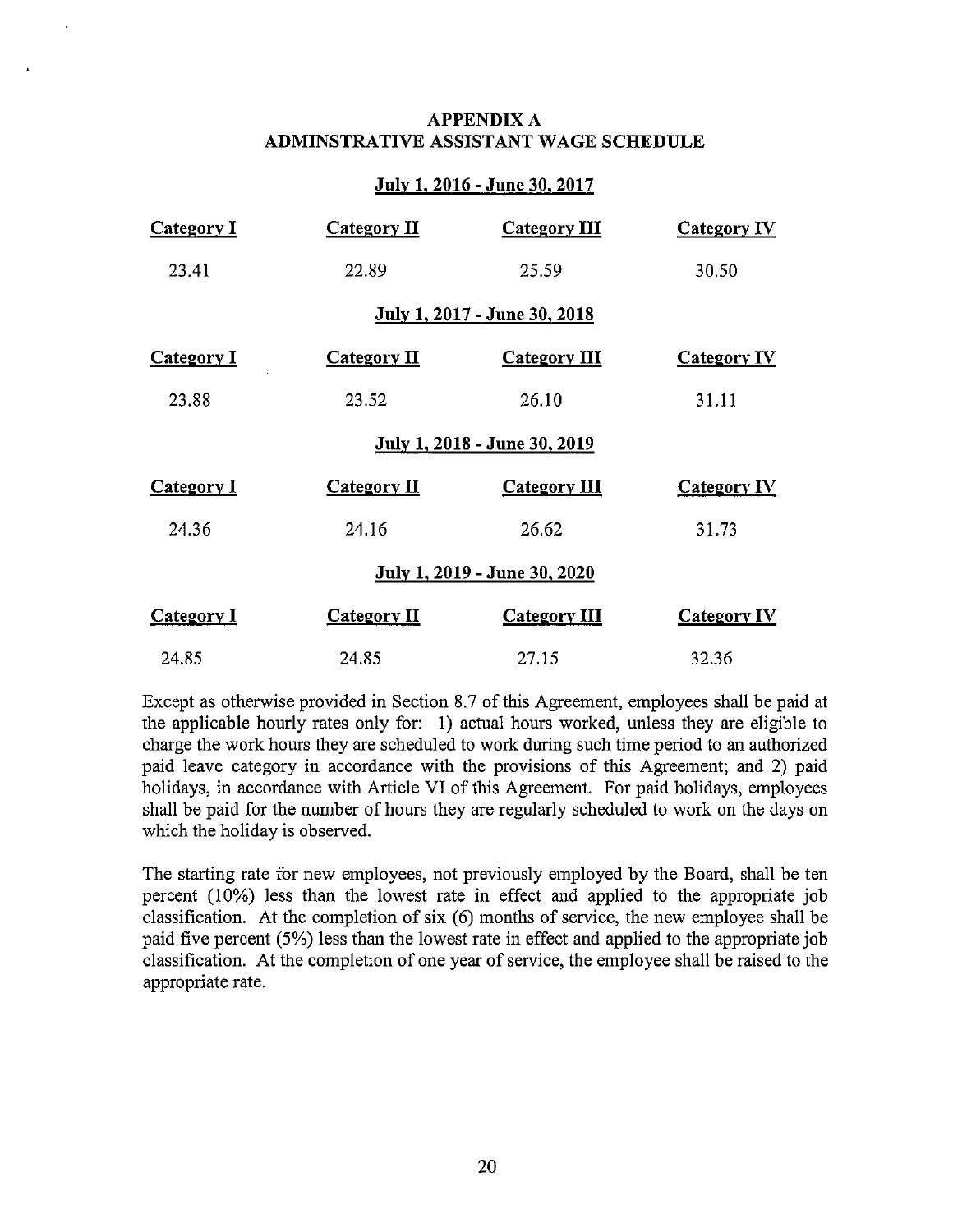# **APPENDIX B INSURANCE**

# **Section 1:**

1. The High Deductible Health Plan (HDHP) described below shall be the insurance plan.

Eligible employees enrolled in the PPO plan as of June 30, 2016 may remain on such plan through December 31, 2016. Effective January 1, 2017, such eligible employees shall be offered the HDHP.

An eligible employee in the first year of his/her employment with the Board who is scheduled to commence work at the beginning of the school year shall be eligible to enroll in the PPO Plan offered by the Board (as set forth below) with a twenty percent (20%) premium share contribution through December  $31<sup>st</sup>$  of his/her first year of employment.

Effective January  $1<sup>st</sup>$  of such employee's first year of employment, he/she shall be offered the HDHP in lieu of the PPO Plan.

Effective July I, 2016 the Board agrees to pay eighty-nine percent (89%) of the HDHP premium with the employee paying the remaining costs for coverage by payroll deduction.

Effective July 1, 2017 the Board agrees to pay eighty-eight percent (88%) of the HDHP premium, with the employee paying the remaining costs for coverage by payroll deduction.

Effective July I, 2018 the Board agrees to pay eighty-seven percent (87%) of the HDHP premium, with the employee paying the remaining costs for coverage by payroll deduction.

Effective July 1, 2019 the Board agrees to pay eighty-six percent  $(86%)$  of the HDHP premium, with the employee paying the remaining costs for coverage by payroll deduction.

#### **PPO Plan**

| Office Visit Co-payment          | \$25  |  |
|----------------------------------|-------|--|
| Urgent Care Co-payment           | \$100 |  |
| <b>Emergency Room Co-payment</b> | \$150 |  |
| Hospitalization Co-payment       | \$500 |  |
| Outpatient Co-payment            | \$250 |  |
|                                  |       |  |
| Prescription Coverage:           |       |  |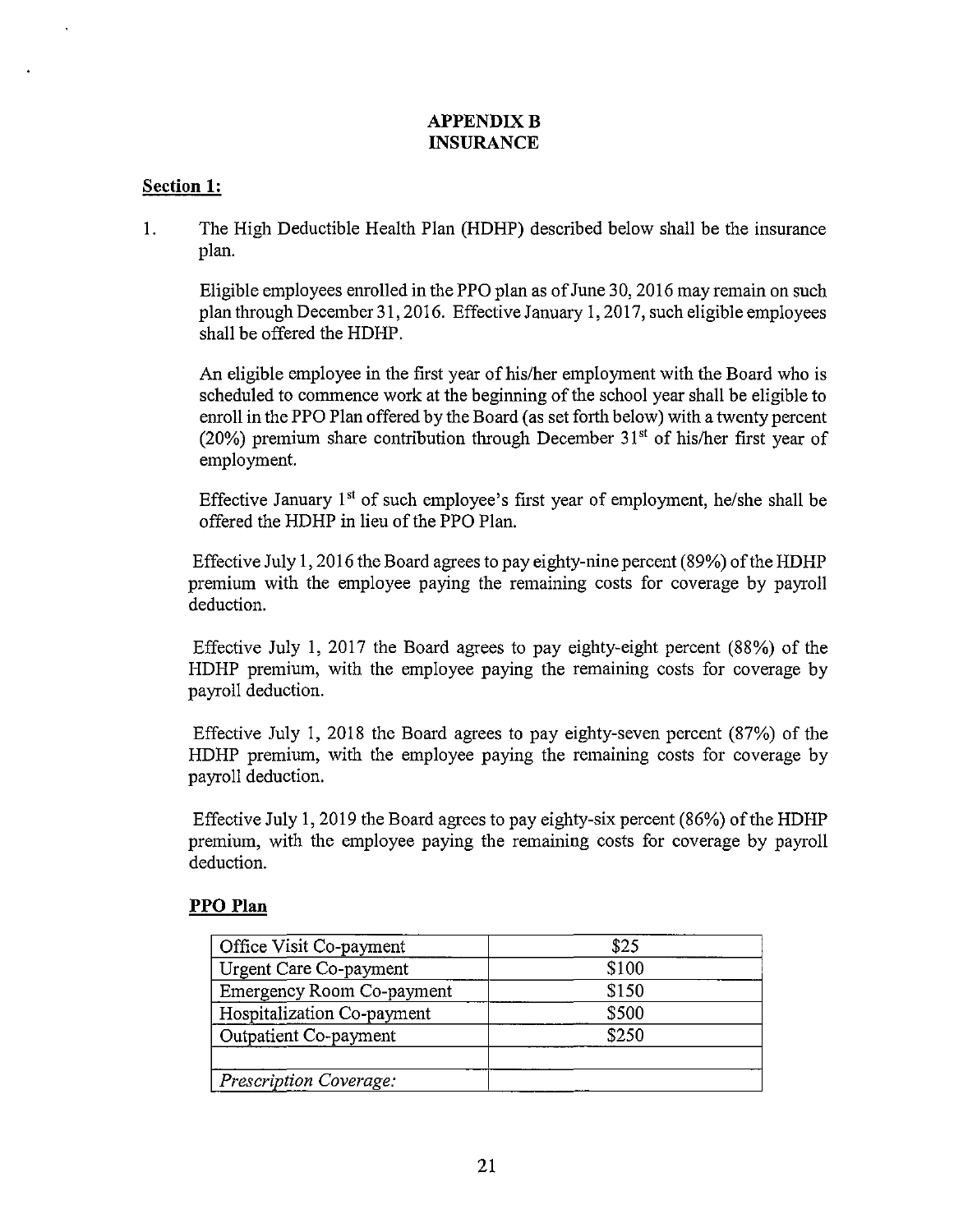| Retail         | $$10/25/40$ (for 30-day supply) |
|----------------|---------------------------------|
|                | under managed 3-tier formulary  |
| Mail Order     | 2x retail co-payment for 90-day |
|                | supply                          |
| Annual Maximum | \$2,000                         |

# **HDHP**

 $\ddot{\phantom{a}}$ 

Effective in each contract year, the HDHP shall include the following components:

|                                                    | In-Network                           | <b>Out-of-Network</b>      |  |
|----------------------------------------------------|--------------------------------------|----------------------------|--|
| Annual Deductible<br>(individual/aggregate family) | \$2,000/\$4,000                      |                            |  |
| Co-insurance                                       | 90%/10% after                        | 70%/30% after              |  |
|                                                    | deductible up to cost                | deductible up to cost      |  |
|                                                    | share maximum                        | share maximum              |  |
| Cost Share Maximum                                 | January 1, 2017 – December 31, 2017: |                            |  |
| (individual/aggregate family)                      | \$2,500/\$5,000 (in network)         |                            |  |
|                                                    |                                      |                            |  |
|                                                    | January 1, 2018 – December 31, 2018: |                            |  |
|                                                    | \$2,750/\$5,500 (in network)         |                            |  |
|                                                    |                                      |                            |  |
|                                                    | January 1, 2019 – December 31, 2019: |                            |  |
|                                                    | \$2,750/\$5,500 (in network)         |                            |  |
|                                                    |                                      |                            |  |
|                                                    | January 1, 2020 – December 31, 2020: |                            |  |
|                                                    | \$2,750/\$5,500 (in network)         |                            |  |
|                                                    | \$4,000/\$8,000 (out of network)     |                            |  |
|                                                    |                                      |                            |  |
|                                                    |                                      |                            |  |
| Lifetime Maximum                                   | Unlimited                            | \$1,000,000                |  |
| Preventive Care                                    | Deductible and co-                   | $30\%$ co-insurance after  |  |
| (as defined by the                                 | insurance not applicable             | deductible, subject to co- |  |
| medical plan                                       |                                      | insurance limits           |  |
| administrator)                                     |                                      |                            |  |
| Prescription Drug Coverage                         | Subject to co-insurance of 90%/10%   |                            |  |

In the event that an employee is ineligible for a health savings account ("HSA"), he/she shall be offered a health reimbursement account.

An employee shall receive a prorated contribution toward his/her HSA, if the employee: (a) is hired by the Board after the commencement of the applicable plan year; or (b) he/she elects health insurance after the commencement of the plan year due to a change in status.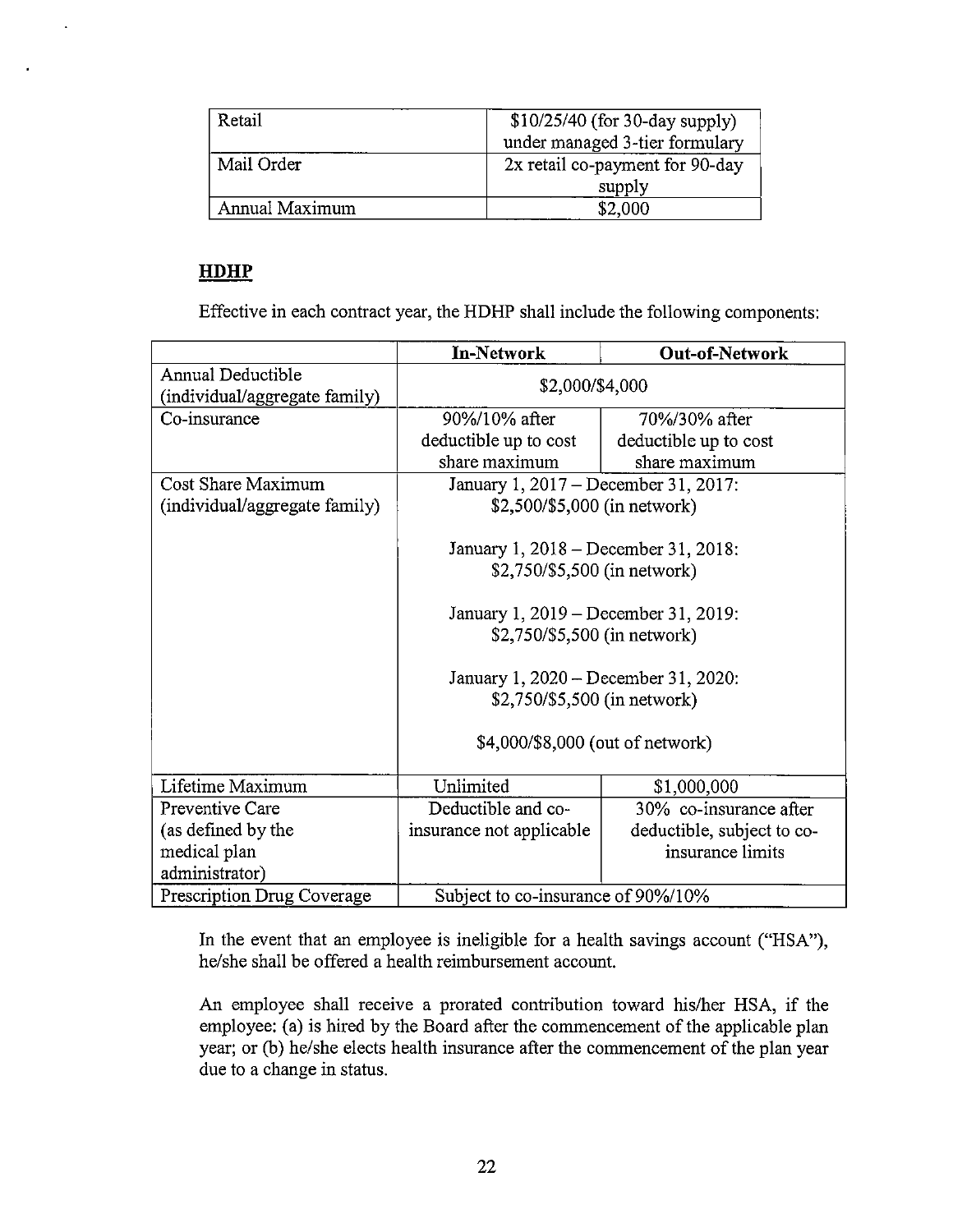The prorated amount of the contribution shall be based on the first day that the employee is covered under the plan through June  $30<sup>th</sup>$  of the applicable contract year.

The Board will fund the following percentages ofthe applicable HDHP deductible amount (on a calendar year basis).

> January I, 2017 -December 31, 2017 60% January 1, 2018 -December 31, 2018 55% January 1, 2019 -December 31, 2019 50% January 1, 2020 -December 31, 2020 50%

The Board's contribution toward the HDHP deductible will be deposited into the HSA accounts on or about January  $1<sup>st</sup>$  (fifty percent (50%) of the Board's contribution) and on or before July 1<sup>st</sup> (fifty percent  $(50\%)$  of the Board's contribution) on an annual basis.

The parties acknowledge that the Board's contribution toward the funding of the HDHP is not an element of the underlying insurance plan, but rather relates to the manner in which the deductible shall be funded for actively employed employees. The Board shall have no obligation to fund any portion of the HDHP deductible for retirees or other individuals upon their separation from employment.

The Board's contribution toward the individual deductible shall be pro-rated for any year in which an employee participates in the HDHP for less than a full calendar year.

- 2. The Board will provide Vision Care Rider 98.
- 3. The Board will provide dental insurance for each employee including Additional Basic Benefits Rider A and the Unmarried Dependent Child Rider, age 19 through 24.
- 4. Board agrees to pay fifteen thousand dollars (\$15,000.00) life insurance.
- 5. The employee may elect to waive all health and dental insurance benefits and, in lieu thereof, be remunerated in the amount of in the amount of twenty-five percent (25%) of the premium saved by the Board at the time of the waiver because of said waiver at the applicable health insurance coverage (defined as health and dental insurance that he/she is eligible to elect, i.e.  $-$  single, two-person or family) to a maximum of two thousand dollars (\$2,000.00) for single coverage, four thousand two hundred dollars (\$4,200.00) for two-person coverage and five thousand four hundred dollars (\$5,400.00) for family coverage. In order to receive such waiver, the employee must waive both health and dental benefits.